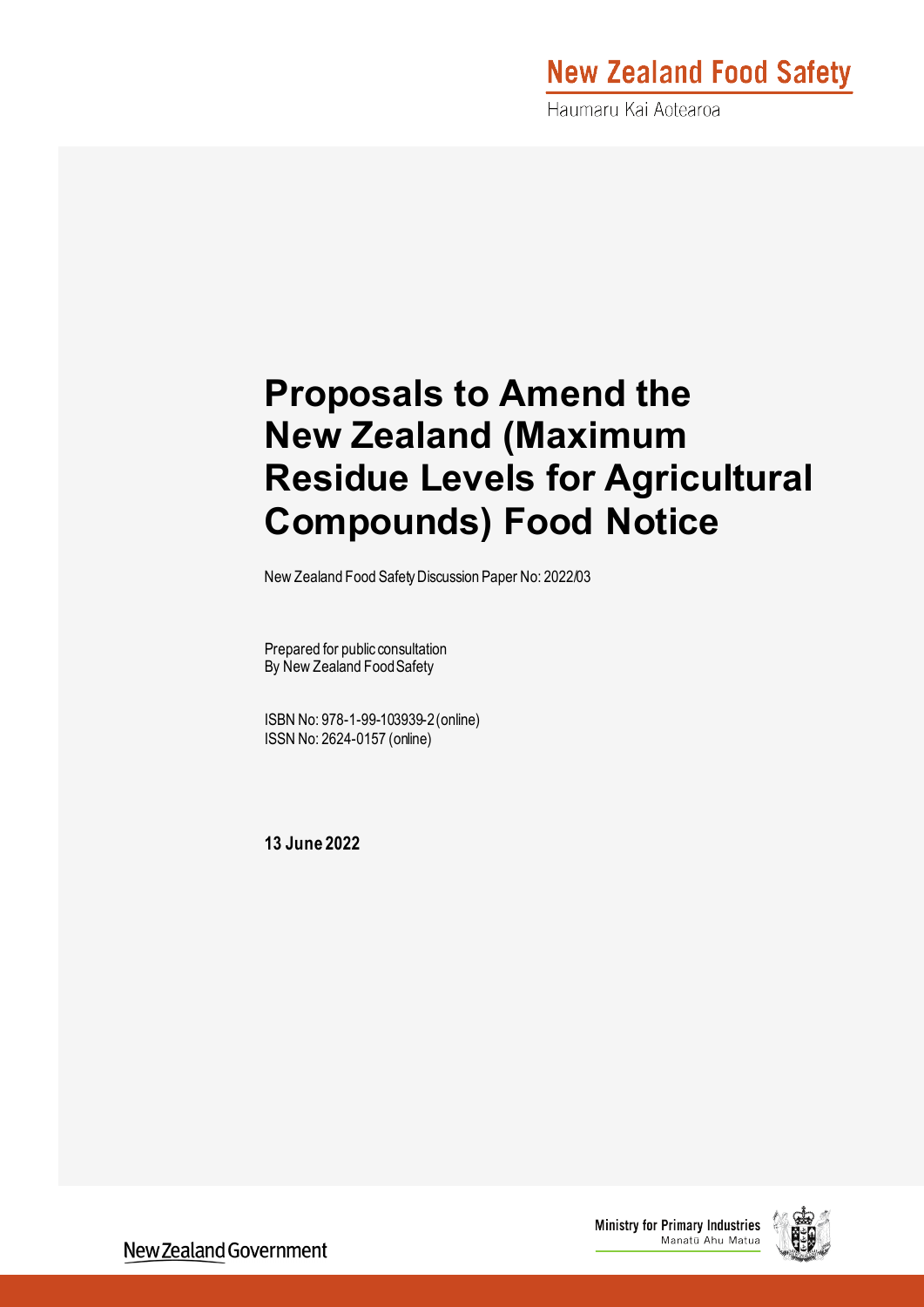## **Disclaimer**

While every effort has been made to ensure the information in this publication is accurate, the Ministry for Primary Industries does not accept any responsibility or liability for error of fact, omission, interpretation or opinion that may be present, nor for the consequences of any decisions based on this information.

This publication is available on the Ministry for Primary Industries website at <http://www.mpi.govt.nz/news-and-resources/publications/>

**© Crown Copyright - Ministry for Primary Industries**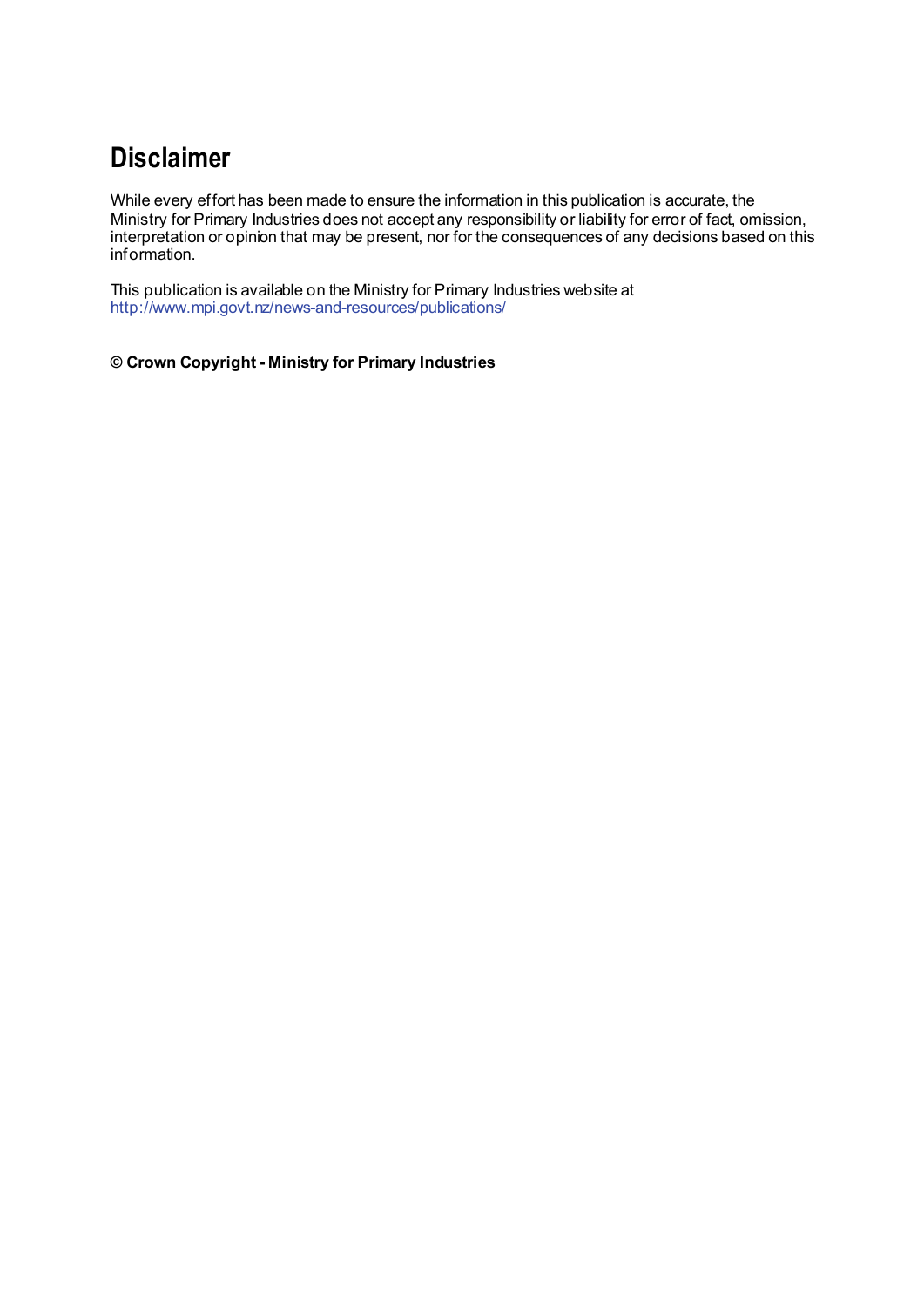## **Contents Page**

| 1            | <b>Request for submissions</b>                                 | 2             |
|--------------|----------------------------------------------------------------|---------------|
| $\mathbf{2}$ | <b>Introduction</b>                                            | 3             |
| 2.1          | Establishing Maximum Residue Levels                            | $\frac{3}{7}$ |
| 2.2          | Summary of Proposed Amendments                                 |               |
| 3            | <b>Proposals</b>                                               | 9             |
| 3.1          | Proposal to amend the MRLs for abamectin                       | 9             |
| 3.2          | Proposal to set MRLs for altrenogest                           | 11            |
| 3.3          | Proposal to delete the Notice entry for azocyclotin            | 12            |
| 3.4          | Proposal to set MRLs for isofetamid                            | 12            |
| 3.5          | Proposal to delete the Notice entry for kanamycin              | 14            |
| 3.6          | Proposal to amend the MRLs for maldison (malathion)            | 14            |
| 3.7          | Proposal to amend the MRLs for nitroxynil                      | 16            |
| 3.8          | Proposal to set MRLs for oleandomycin                          | 17            |
| 3.9          | Proposal to amend the MRLs for sulfoxaflor                     | 18            |
| 3.10         | Proposal to amend the entry for phosphorous acid in Schedule 2 | 19            |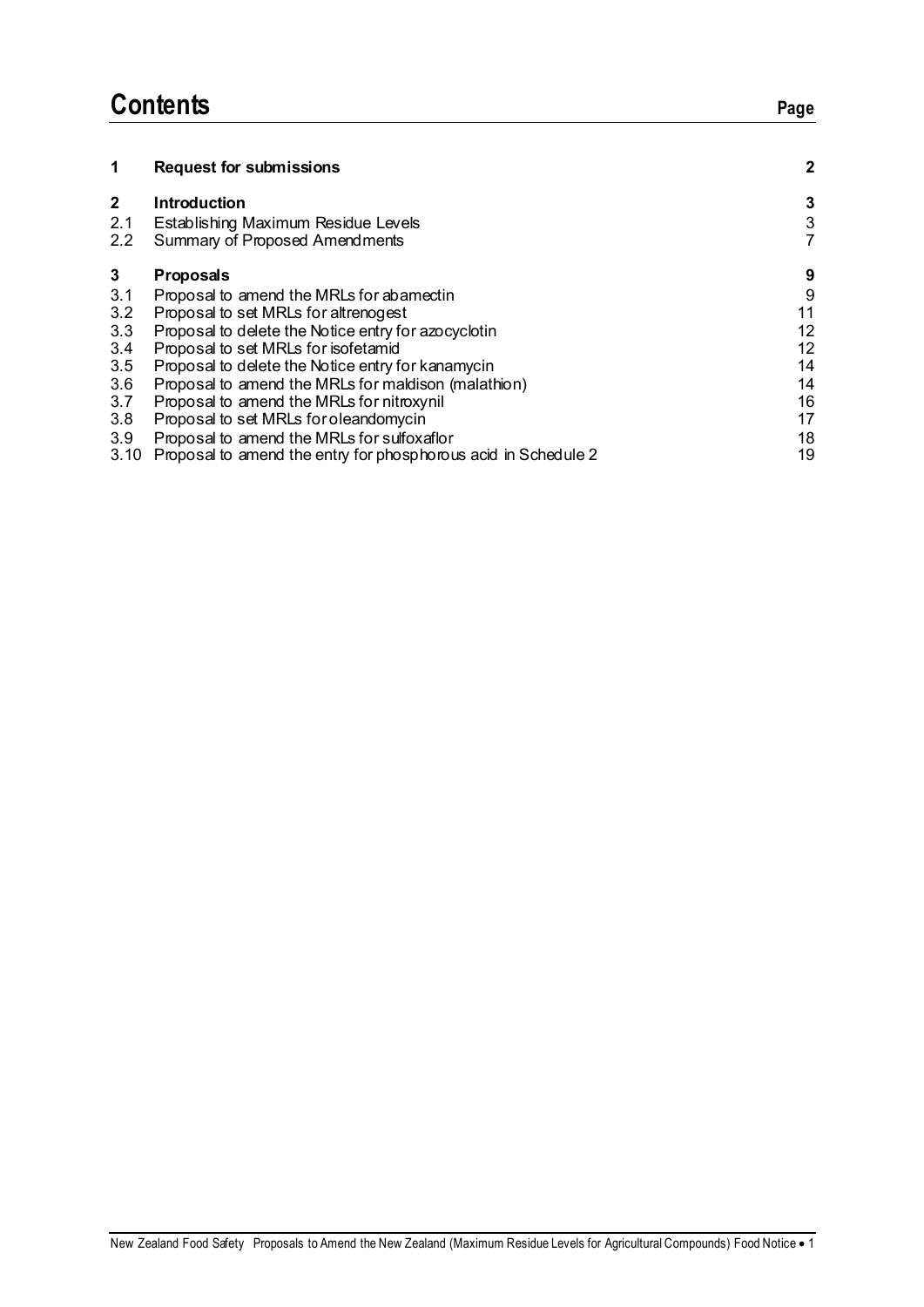## **1 Request for submissions**

New Zealand Food Safety invites public comment on this discussion document, which outlines proposals to amend the New Zealand (Maximum Residue Levels for Agricultural Compounds) Food Notice (Notice).

For **each compound** you are commenting on, please clearly answer the following questions.

**Do you agree or disagree with the proposed addition, amendment or deletion?**

**For compounds listed in Schedule 1, do you agree or disagree with the proposed MRL(s)?** 

**For compounds listed in Schedules 2 or 3, do you agree or disagree with the listing or the conditions?**

Please feel free to include with your answers above, any supporting discussion, data or examples that you feel is relevant.

Submissions close at 5pm on **12 August 2022**. Your comments should be sent to:

MRL Amendments New Zealand Food Safety Ministry for Primary Industries PO Box 2526 Wellington 6140

Email: MaximumResidueLevels@mpi.govt.nz.

Please include your name and address on your submission. If you are making comments on behalf of an organisation, also include your title and the name of the organisation.

Please make sure your comments can be clearly read, as a number of copies of your submission may be made.

#### **The Official Information Act**

The Official Information Act 1982 (the OIA) states that information is to be made available unless there are grounds for withholding it. The grounds for withholding information are outlined in the OIA. Submitters may wish to indicate any grounds for withholding information contained in their submission. Reasons for withholding information could include that information is commercially sensitive or that the submitters wish personal information such as names or contact details to be withheld. The Ministry for Primary Industries will take such indications into account when determining whether to release information. Any decision to withhold information requested under the OIA may be reviewed by the Ombudsman.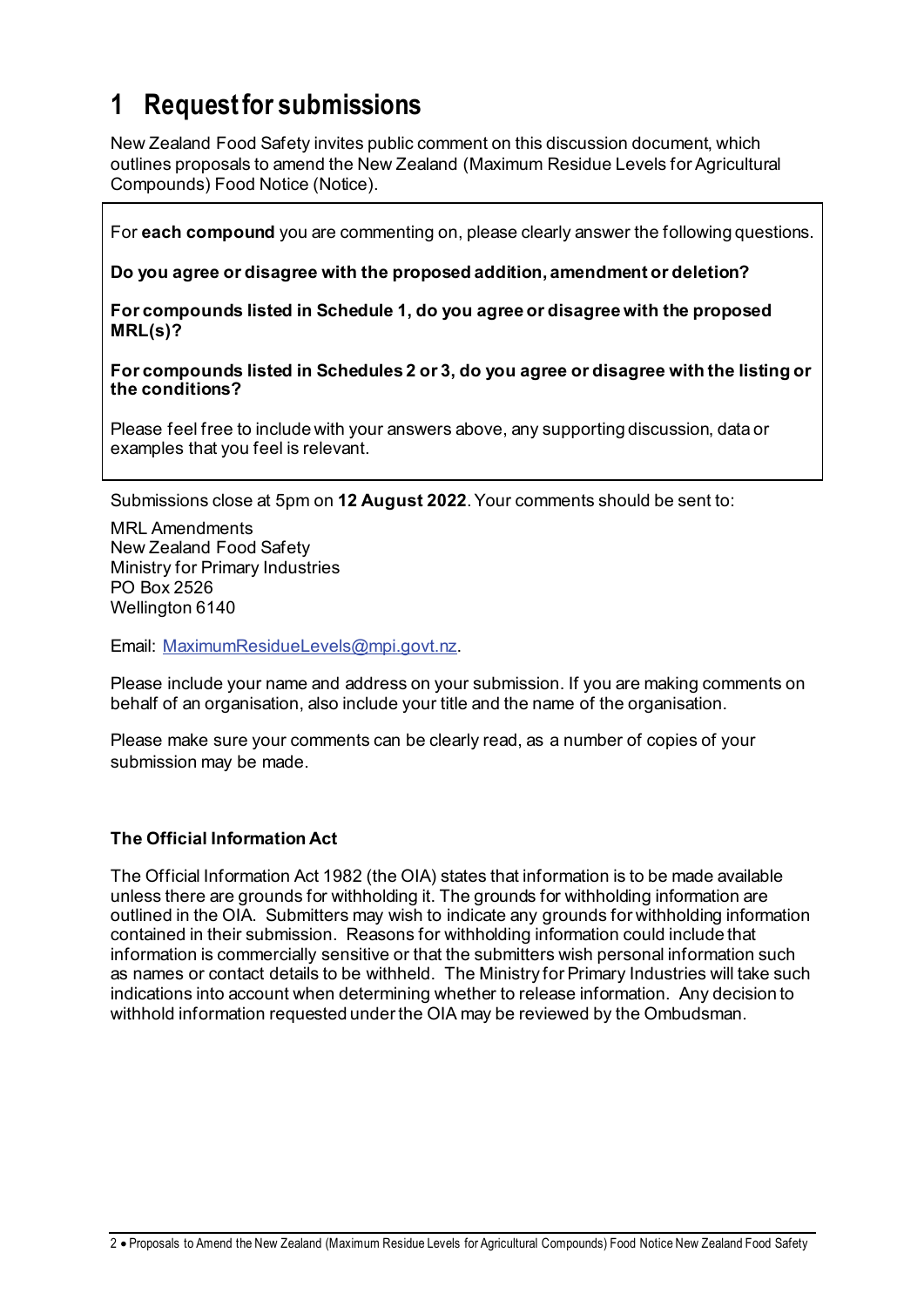## **2 Introduction**

Agricultural compounds are natural or synthetic substances used in the direct management of plants and animals, and include all agricultural chemicals (e.g. fungicides, herbicides, and insecticides), veterinary medicines, and other compounds used to maintain plant and animal health and productivity. Growers and farmers use these agricultural compounds to manage disease in animals and crops, protect the food supply, and maximise the quantity and quality of the food they grow.

Agricultural compound use can leave residues in the food harvested from treated crops and animals. To manage these residues, it is important to ensure that only the appropriate amount of an agricultural compound is used to achieve its intended purpose and leave the smallest amount of residue practicable without compromising the compound's efficacy. The set of principles and methods used to manage that balance is known as good agricultural practice (GAP). These principles apply to the production of safe and good quality horticultural, agricultural, and animal products. Maximum residue levels (MRLs) are then established for each compound/food commodity combination by evaluating the residues left in food commodities as a result of the highest authorised GAP use (the 'critical GAP'). This value is compared against the health-based guidance value before a maximum level of agricultural compound residue allowable in that food commodity is set. How the MRLs are determined, and how they are used once they have been set, are explained in more detail below.

MRLs are the maximum legal levels for residues of agricultural compounds permitted in food for sale in New Zealand. They are established based on domestic uses of a particular compound, and are used to monitor GAP compliance in New Zealand while ensuring food safety. Because they are based on New Zealand authorised uses according to domestic GAP, MRLs may differ from those established overseas for a similar use because their GAP may be different. However, as noted below, imported food can also comply with Codex MRLs.

To meet New Zealand's obligations under the Agreement on the Application of Sanitary and Phytosanitary Measures (the SPS Agreement), proposals for new and amended MRLs are notified to the World Trade Organization. Any country may choose to comment if they believe a proposed MRL represents a barrier to their trade.

### **2.1 ESTABLISHING MAXIMUM RESIDUE LEVELS**

### **2.1.1 Regulatory Structure**

MRLs are the maximum legal levels of agricultural compound residues permitted in food for sale in New Zealand and are set out in the Notice. The Notice is updated up to four times a year to reflect changes in the use of agricultural compounds in the production of food. The Notice is available from the Ministry for Primary Industries (MPI) New Zealand Food Safety website at: https://www.mpi.govt.nz/dmsdocument/19550-maximum-residue-levels-foragricultural-compounds.

New Zealand Food Safety administers the Notice, with the final decision on any changes to the Notice resting with the Director-General of MPI. The Notice is issued under section 405 of the Food Act 2014. When setting or amending MRLs, the Director-General must follow, as far as practicable, international best practice on dietary intake assessment and setting of maximum residue levels. The requirements for the content of the Notice are set out in Part 6 of the Food Regulations 2015 (the Food Regulations), allowing for the setting of MRLs for agricultural compounds as well as specifying compounds to which no MRL applies.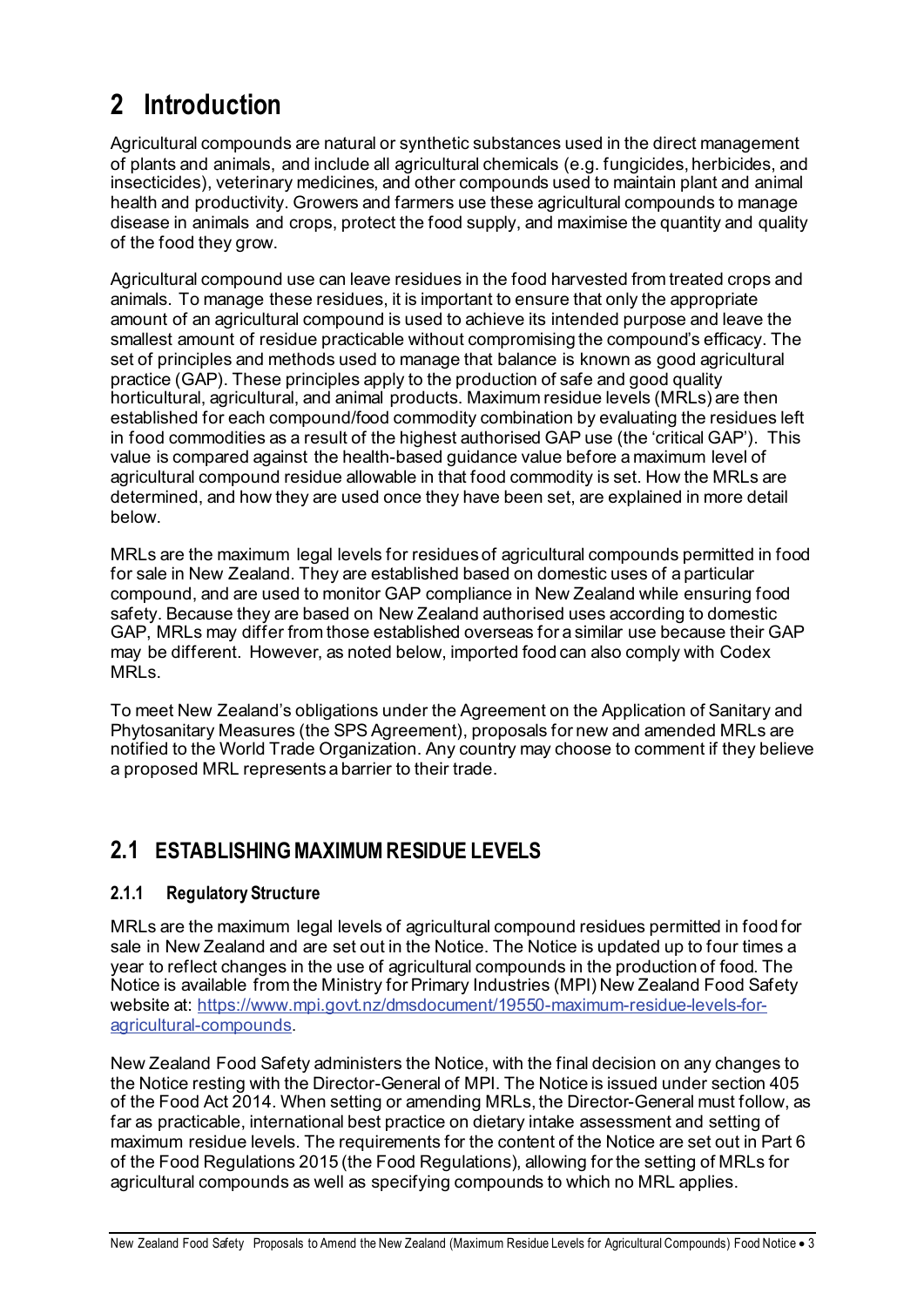In addition to establishing the requirements for domestically produced foods, Part 6 of the Food Regulations also outlines the residue level compliance requirements for imported foods. Regulation 144 states that food must not contain residues of agricultural compounds unless the residue level does not exceed:

- the MRLs specified for that food in a notice set under the Food Act 2014 (regulation 144(1)(a)); or
- the default MRL of 0.1 mg/kg (regulation  $144(1)(c)$ ); or
- for imported food, the current editions of either the Maximum Residue Limits (MRLs) and Extraneous Maximum Residue Limits (EMRLs) for Pesticides (Codex Pesticides Residues in Food Online Database), or the Maximum Residue Limits for Veterinary Drugs in Food (Codex Veterinary Drug Residue in Food Online Database) (regulation 144(1)(d)).

These provisions allow for New Zealand Food Safety to set MRLs for imported food commodities when such levels are required. As imported food commodities can comply with either a Codex MRL or a MRL established in the Notice, New Zealand's obligations under the SPS Agreement are met.

On the whole, the Food Regulations allow for the management of residues in all foods consumed in New Zealand.

### **2.1.2 Determining Maximum Residue Levels**

The first step in determining MRLs for an agricultural compound is establishing GAP for the use of the compound in the target species or crop. New Zealand Food Safety establishes GAP by evaluating public health, crop safety, animal health and safety, occupational, and environmental safety considerations for the range of treatments and use patterns approved and proposed for each compound. Once GAP has been established for an agricultural compound, the residues resulting from the highest authorised dose or application rate and use pattern, which is likely to give rise to the highest residues (the 'critical GAP') is then used to determine the MRLs in food commodities from treated crops and animals.

Although the primary function of MRLs is to ensure conformance with established New Zealand GAP, the MRLs also play a role in managing dietary exposure and risks to trade in food commodities. To ensure the MRLs will effectively manage residues related to those risks, a national estimated daily intake or NEDI calculation is conducted to evaluate consumption risk and a review of all international MRLs for the compound/commodity combinations being considered is completed to evaluate trade risk. If it is found that the MRL being considered may pose a food safety or trade risk, the proposed MRL is not progressed.

Where it has been determined that MRLs can be set, those MRLs are proposed for inclusion in the Notice for approved or proposed agricultural compound uses. For veterinary medicines, MRLs may be proposed for animal products from a specific species (e.g., cattle, chicken) or a species group (e.g., mammalian, poultry) depending on the residue and metabolism profile of the agricultural compound being considered. Similarly, for agricultural chemicals, an MRL may be set for an individual crop or crop product (e.g., avocados, wheat grains) or for a crop grouping (e.g., pome fruits). When it has been determined that assigning an MRL to a crop grouping is appropriate, the grouping used aligns with the Codex classifications of foods and animal feeds.

For agricultural chemicals used on a crop from which both food and animal feed commodities are derived, MRLs are proposed for both the food commodities intended for human consumption from the treated crop, and animal commodities for the species or species group to which the feed commodity is fed. If the compound for which the MRLs are set is also used as a veterinary medicine, all approved veterinary and agricultural chemical uses are

4 • Proposals to Amend the New Zealand (Maximum Residue Levels for Agricultural Compounds) Food Notice New Zealand Food Safety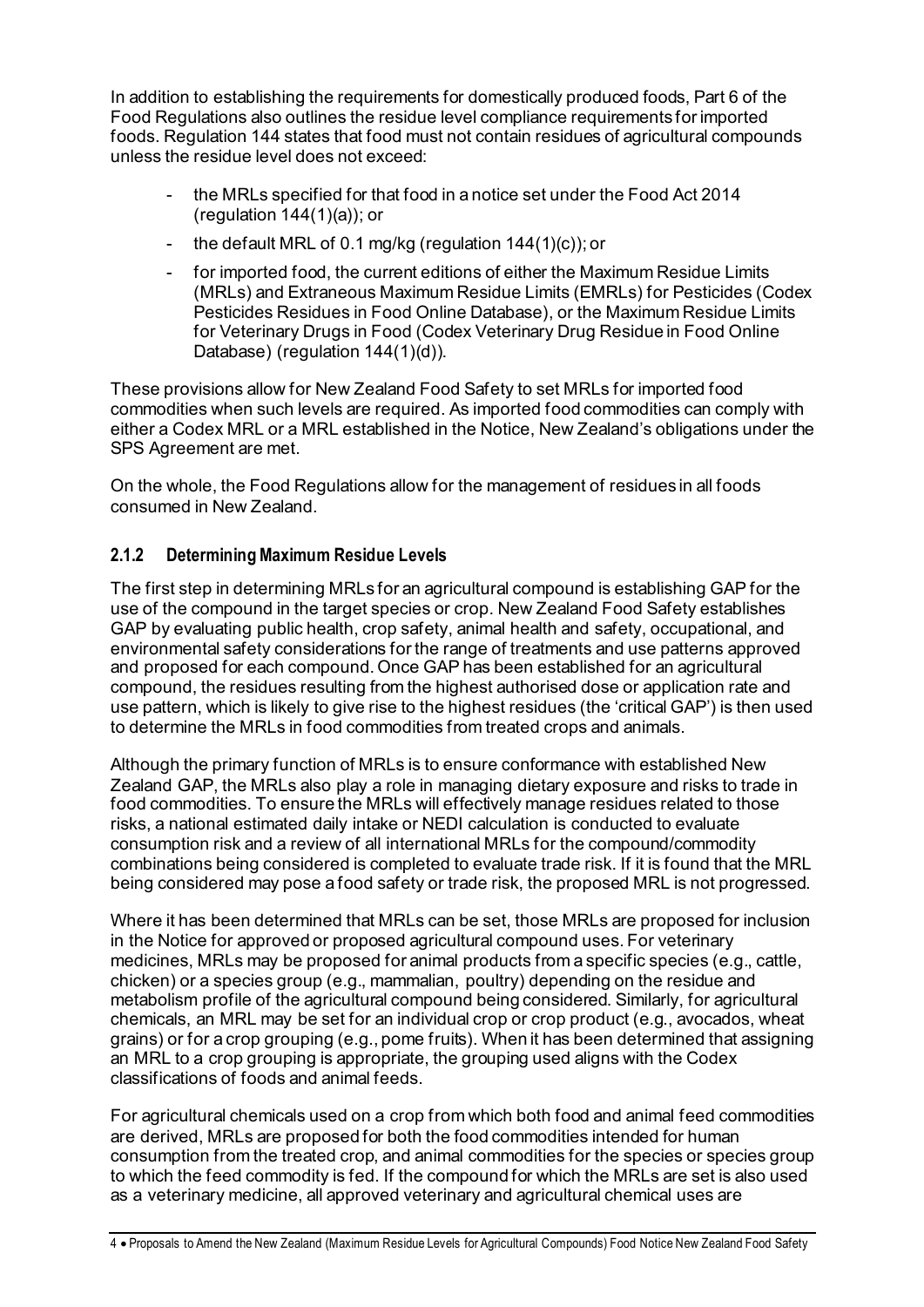considered when setting the animal commodity MRLs. If an agricultural chemical is used on a crop from which only animal feed is harvested (e.g., pasture, fodder crops), only animal commodity MRLs will be proposed.

### **2.1.3 Estimating Chronic Dietary Exposure**

#### *National estimated daily intake*

The objective of the estimated chronic dietary exposure is to determine whether residues in food commodities will pose an unacceptable risk to consumers as a result of the authorised use of an agricultural compound according to established GAP. This exposure is estimated by calculating the national estimated daily intake (NEDI) in accordance with Guidelines for predicting dietary intake of pesticide residues (revised) [World Health Organization, 1997].

The NEDI calculation uses the total residues in food derived from all New Zealand authorised uses of an agricultural compound, including all toxicologically significant residues, and regional dietary consumption data derived from the 1997 National Nutritional Survey for adults and the 1995 National Nutrition Survey of Australia for children. The calculated NEDI is then compared with the health based guidance value (HBGV) associated with the compound; if the total residues derived from all uses of the agricultural compound is estimated to be less than the HBGV, the dietary exposure is unlikely to pose a health risk to consumers.

#### *Health Based Guidance Values*

The HBGV used in determining the estimated dietary exposure may be either a Potential Daily Exposure (food) (PDE(food)) or an Acceptable Daily Intake (ADI). The ADI and PDE(food) are largely equivalent as they are determined using the same set of toxicology data and through a very similar scientific process. Both values are reported as milligrams of compound per kilogram bodyweight per day (mg/kg bw/d).

A PDE(food) is a value determined by a toxicological evaluation by the New Zealand Environmental Protection Authority (NZ EPA) as part of its responsibility for managing public health under the Hazardous Substances and New Organisms Act 1996. A PDE (food) gives the potential daily exposure to a substance that a person may be subject to via food, and is the food-specific part of a set of values for different exposure pathways comprising the NZ EPA's assessment of acceptable daily exposure (ADE) for an agricultural compound.

An ADI is defined by the World Health Organization (WHO) as "the daily intake which, during an entire lifetime, appears to be without appreciable risk on the basis of all the known facts at the time". "Without appreciable risk" has been further defined as: "the practical certainty that injury will not result even after a lifetime of exposure". ADIs are established by the WHO and Food and Agriculture Organization (FAO) of the United Nations joint expert committees, which are made up of toxicologists and residue specialists. The ADI information from these joint committees also feeds into the Codex Alimentarius Commission (Codex), which sets international MRLs.

New Zealand Food Safety uses the PDE(food) set by the NZ EPA as the HBGV for the estimation of dietary exposure when one is available. If there is no PDE(food), the NEDI is compared with an ADI set by the WHO/FAO joint expert committees, the Australian Pesticides and Veterinary Medicines Authority, the European Food Safety Authority, or another regulatory authority. If none of these are available, the HBGV used will be a New Zealand Food Safety-determined ADI.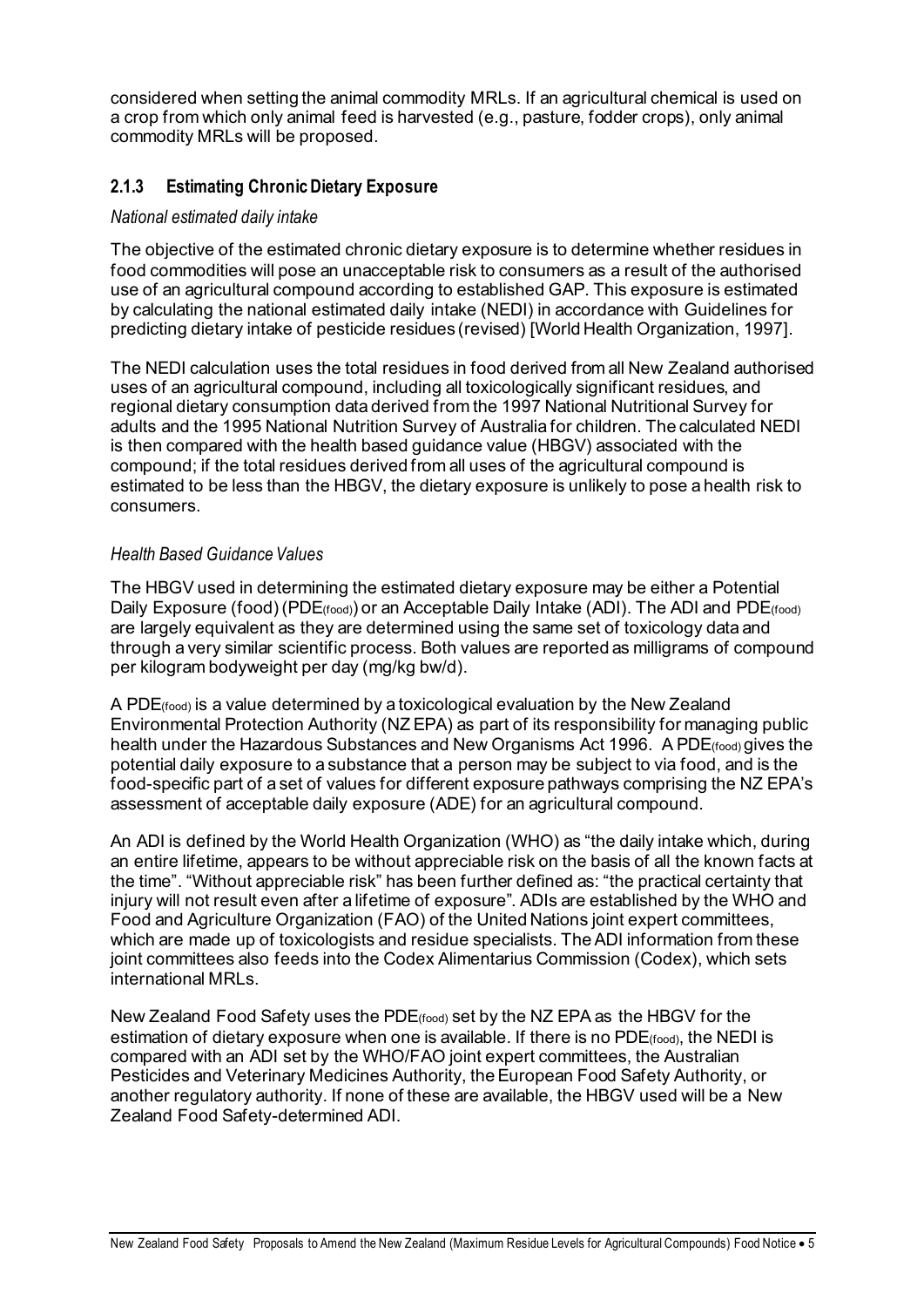### **2.1.4 International MRLs and Trade**

Because New Zealand MRLs are based on domestic GAP, they may differ from the MRLs established overseas for the use of the same compound in the same target species or crop if the GAP used to set those MRLs are different. To ensure the New Zealand MRLs will not unduly impact trade, the MRLs set by Codex and a selection of other international regulatory bodies are reviewed to evaluate trade risk.

For animal commodities, the MRLs set by Australia, Canada, China, Codex, the European Union, Japan, and the United States are commonly reviewed and compared; for horticultural commodities, MRLs set by Codex and Australia are commonly reviewed and compared. Other international MRLs may also be reviewed and compared if there is a particular trade risk to be considered for those regions for any exported commodity.

Where there are relevant international MRLs to be considered in the trade assessment for the proposal, these are included in a table in the "Relevant International MRLs" section of each proposal entry. This table includes all MRLs for the agricultural compound/food commodity combinations for which new or amended New Zealand MRLs are being proposed; international MRLs for other commodities for which New Zealand MRLs already exist are not included. If there are no MRLs set by an international authority for a particular compound/commodity combination, the authority is not listed in the table.

#### **2.1.5 Agricultural Compounds for Which No Maximum Residue Level Applies**

Not all agricultural compounds require an MRL to manage their use in crops or animals. This may be because there are no residues present due to the properties of the compound such as rapid elimination from the plant, animal, or their environment, or because there are no food safety or trade risks associated with the residues that are present. Regulation 141 of the Food Regulations allows for the listing of specified compounds that fit these criteria as agricultural chemicals or veterinary medicines for which no MRL applies. These compounds are listed in Schedule 2 and Schedule 3 of the Notice, respectively, and the conditions of listing can be set for a particular use, a particular animal or crop, or general use as an agricultural chemical or veterinary medicine.

Agricultural chemicals and veterinary medicines being considered for listing as compounds for which no MRL applies undergo a similar scientific assessment of their use as that undertaken for MRL assessment. This assessment is done in accordance with international methodologies published by the Organisation for Economic Cooperation and Development (OECD), International Cooperation on Harmonisation of Technical Requirements for Registration of Veterinary Medicinal Products (VICH), or FAO. It includes establishing the GAP use of the compound, the relevant metabolism and residue information, and the potential risks posed to public health and trade. The assessment may also include an assessment of dietary exposure when considered necessary to fully assess the risks.

Where New Zealand Food Safety has determined that an MRL is not required, the compound is proposed for listing in Schedule 2 (for agricultural chemicals) or Schedule 3 (for veterinary medicines) with conditions on their use to ensure the listing applies only to those situations that have been evaluated. If a compound listed in Schedule 2 or 3 is used in a way that does not meet the specified condition, the default MRL of 0.1 mg/kg will apply to food derived from treated plants or animals. Each proposal for inclusion in Schedule 2 or 3 includes a discussion of the rationale behind the considerations for listing, and a discussion of the assessed risks and proposed conditions.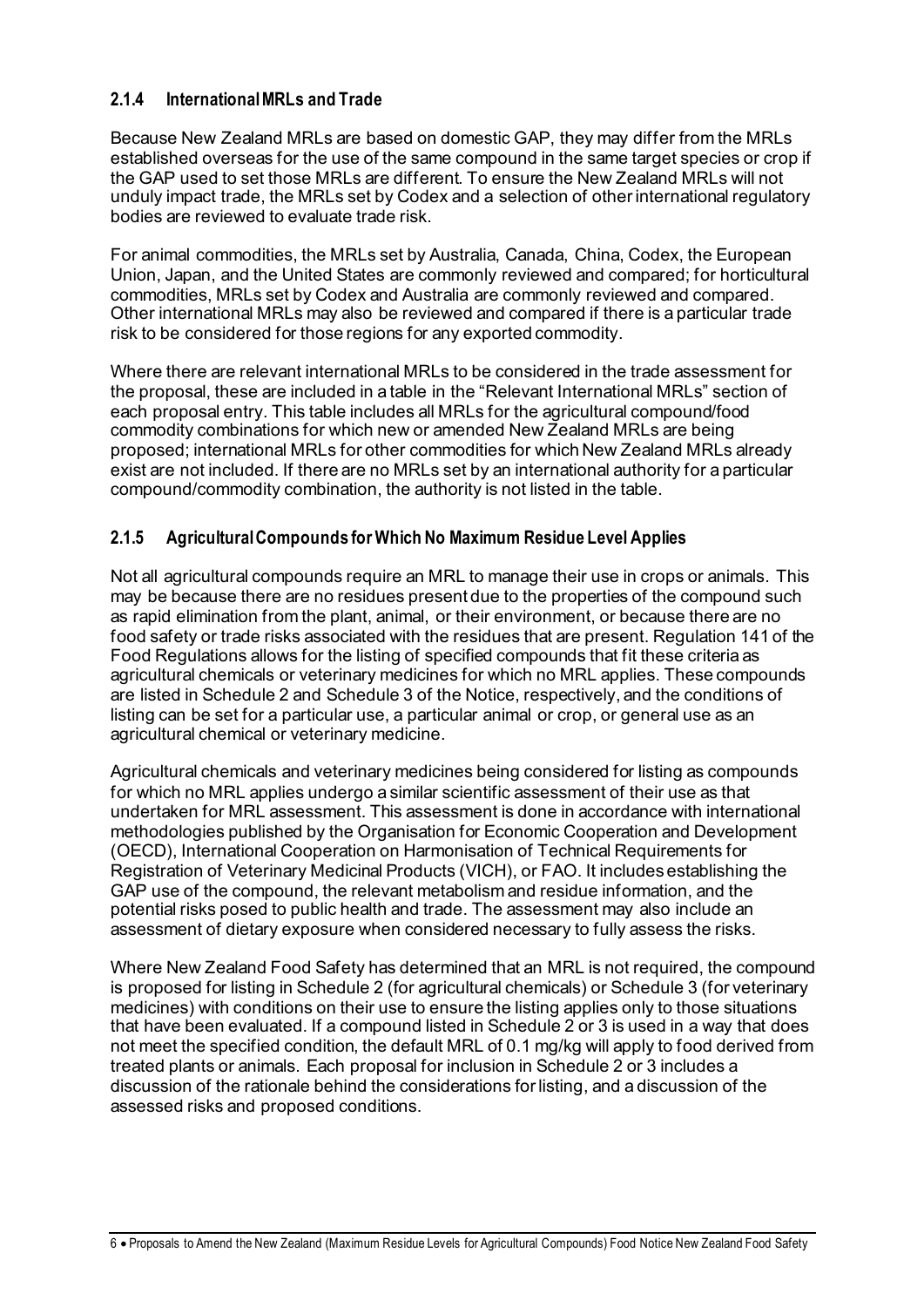### **2.2 SUMMARY OF PROPOSED AMENDMENTS**

The proposed MRLs have been thoroughly assessed in accordance with international methodologies published by the OECD, VICH, or FAO. Information on the technical assessment of each proposal is included in this document (refer section 3) and covers:

- the new or amended entry proposed for inclusion in the Notice;
- the rationale for the new entry or amendment being proposed;
- New Zealand good agricultural practice for the compound and target crop or species;
- the relevant residues information used in determining the proposed MRLs;
- a summary of the dietary risk and public health assessment; and
- the MRLs set by Codex and other authorities that are relevant to the new or amended entry.

Where an existing entry is proposed for revision, new or revised entry content is listed in bold print, and content proposed for removal is identified by a strikethrough.

The MRL compliance and dietary risk assessment residue definitions are included in the residues information section of the proposal. The HBGV used to compare to the NEDI calculation and determine the potential public health risk is included in the dietary risk and public health assessment section of the proposal.

#### **2.2.1 Amendments to Schedule 1: Maximum Residue Levels for Agricultural Compounds**

MPI proposes to make the following changes to Schedule 1 of the Notice:

- The addition of a new entries in the Notice for the following compounds:
	- Altrenogest, to set MRLs at 0.004 mg/kg in horse fat,  $0.001$ <sup>\*</sup>) mg/kg in horse meat, and 0.004 mg/kg in horse offal;
	- Isofetamid, to set MRLs at 0.08 mg/kg for grapes, 0.01(\*) mg/kg for mammalian meat, 0.01(\*) mg/kg for mammalian offal, and 0.01(\*) mg/kg for milk; and
	- Oleandomycin, to set MRLs at 0.1 mg/kg for cattle meat, 0.1 mg/kg for cattle offal, and 0.05(\*) mg/kg for cattle milk.
- The amendment of the existing entries in the Notice for the following compounds:
	- Abamectin, to set MRLs at 0.02 mg/kg for cattle liver, 0.01 mg/kg for cattle kidney, 0.003(\*) mg/kg for milk, 0.02 mg/kg for deer liver, 0.01 mg/kg for deer kidney, 0.01 mg/kg for deer fat, and 0.01 mg/kg for deer meat;
	- Nitroxynil, to add a MRL of 0.02(\*) mg/kg for cattle milk;
	- Maldison (Malathion), to align the crop grouping for 'Fruiting Vegetables' with that set by Codex;
	- Sulfoxaflor, to align the crop grouping for 'Fruiting Vegetables' with that set by Codex;
- The removal of the existing entries in the Notice for azocyclotin and kanamycin.

(\*) indicates that the maximum residue level has been set at or about the limit of analytical quantification.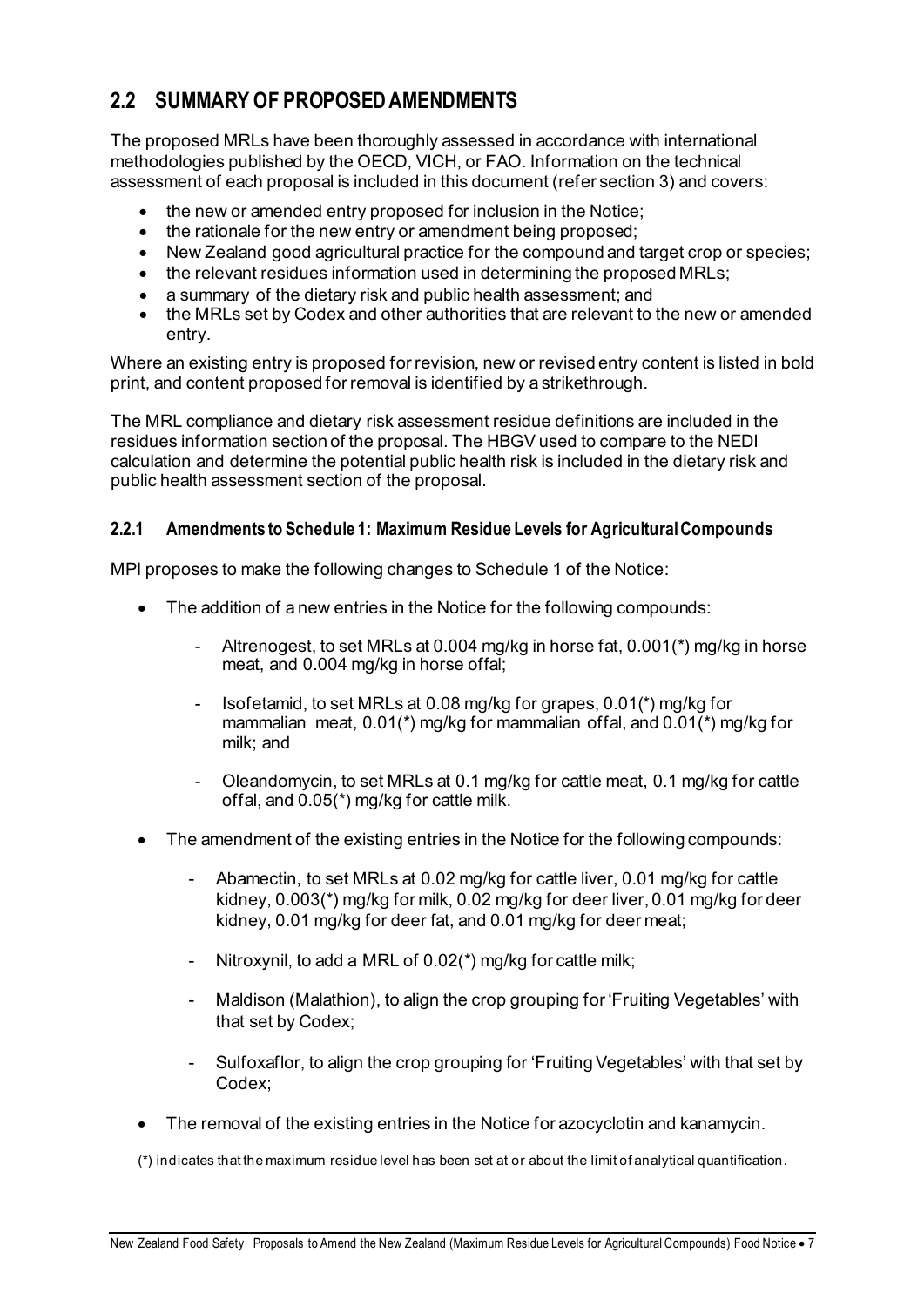### **2.2.2 Amendment to Schedule 2: Agricultural Chemicals for which No Maximum Residue Level Applies**

• MPI proposes to amend the existing entry for phosphorous acid, to adjust the wording of the condition of applied to the Schedule 2 listing to clarify its scope.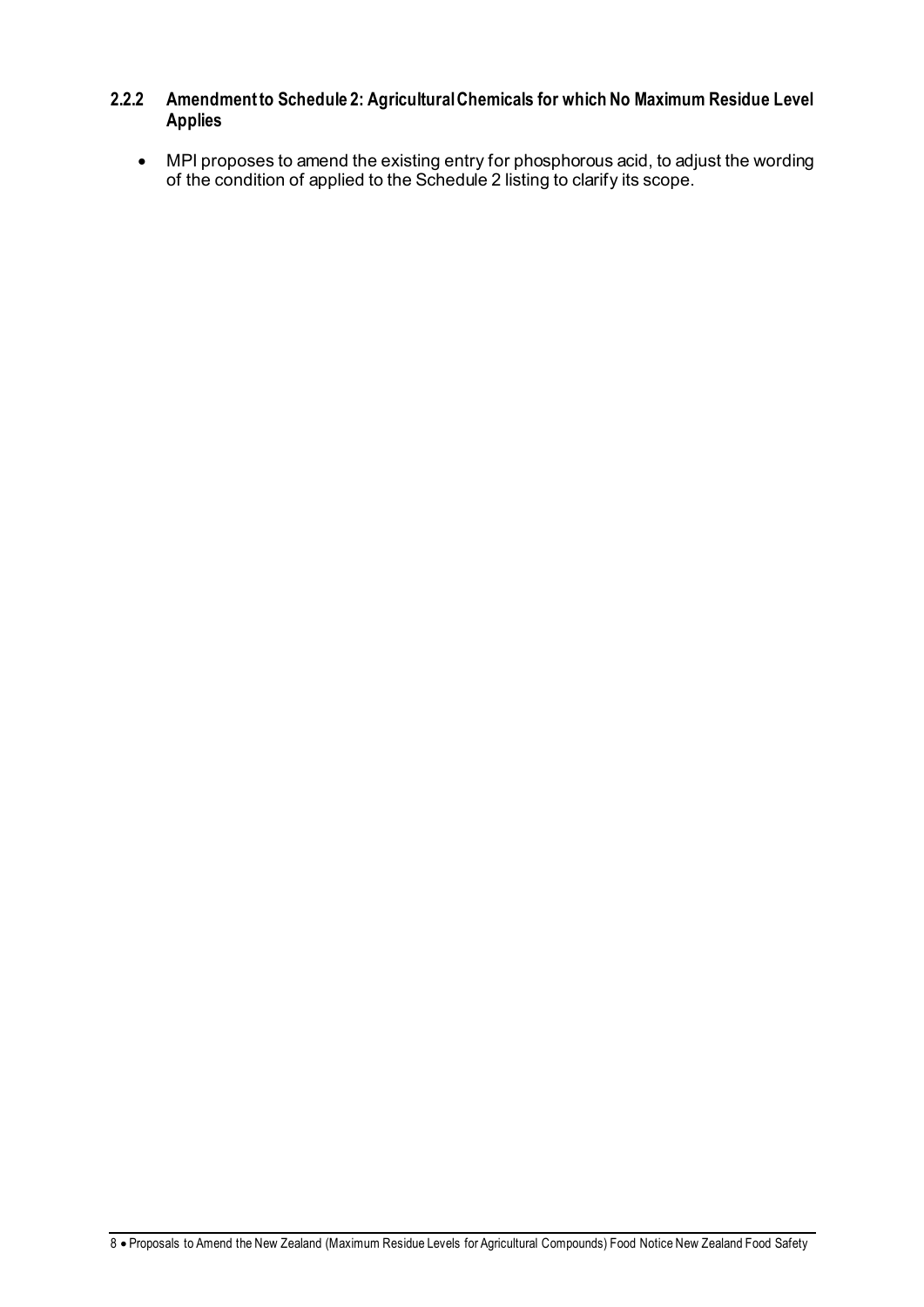## **3 Proposals**

### **3.1 PROPOSAL TO AMEND THE MRLS FOR ABAMECTIN**

It is proposed that MRLs for abamectin are amended to better support the GAP use of the compound in cattle and deer.

| Compound<br><b>Common Name</b> | CAS#       | Residue to which the<br>maximum residue level<br>applies | Food                                                                                                                                                                                                                                                                                         | <b>Maximum Residue</b><br>Level (mg/kg)                                                                                                                                                     |
|--------------------------------|------------|----------------------------------------------------------|----------------------------------------------------------------------------------------------------------------------------------------------------------------------------------------------------------------------------------------------------------------------------------------------|---------------------------------------------------------------------------------------------------------------------------------------------------------------------------------------------|
| Abamectin                      | 71751-42-2 | Sum of: avermectin B1a and<br>avermectin B1b             | Avocados<br>Bulb onions<br>Cattle fat<br>Cattle kidney<br>Cattle liver<br>Cattle meat<br>Deer fat<br>Deer kidney<br>Deer liver<br>Deer meat<br>Green onions<br>Kiwifruit<br>Milk<br>Pome fruits<br>Sheep fat<br>Sheep kidney<br>Sheep liver<br>Sheep meat<br><b>Strawberries</b><br>Tomatoes | $0.02(*)$<br>0.01<br>0.02<br>0.01<br>0.02<br>0.01<br>0.01<br>0.01<br>0.02<br>0.01<br>$0.02(*)$<br>$0.02(*)$<br>$0.003(*)$<br>$0.02(*)$<br>0.05<br>0.02<br>0.025<br>0.02<br>$0.02(*)$<br>0.1 |

The revised entry in Schedule 1 of the Notice will read:

(\*) indicates that the maximum residue level has been set at or about the limit of analytical quantification.

#### **3.1.1 Amendment Rationale**

Abamectin has been used in cattle and deer in New Zealand for parasite control since 1996, with cattle kidney, milk, and all deer commodities subject to compliance with the New Zealand default MRL of 0.1 mg/kg. A review of the use of abamectin in cattle and deer has recently been undertaken to ensure the regulatory controls applied are appropriate, including MRLs and withholding periods. The revised entry is proposed to better reflect the residue profile expected in these species when used according to the use patterns considered as GAP in New Zealand. All other veterinary and horticultural uses were out of scope for the review and therefore no changes are proposed for other commodities.

### **3.1.2 Good Agricultural Practice**

Abamectin is an avermectin which, when used as a veterinary medicine, acts as a parasiticide in ruminant helminths and ectoparasites by inhibiting neurotransmitters in the gammaaminobutyric acid (GABA) system. It is approved for use in New Zealand in single-active topical products used in cattle and deer, and with other active ingredients in topical, oral, and systemic formulations for use in cattle, deer, sheep, and horses. Abamectin is used in ruminants at a dose rate of either 0.2 mg/kg when administered by oral administration or injection, or 0.5 mg/kg when applied topically. Cattle meat withholding periods range from 10 to 35 days depending on administration route, while topical administration to deer attracts a meat withholding period of 28 days.

It is noted that abamectin has been permitted for use in dairy animals for parasite control in New Zealand. As an outcome of the recent review, all products containing abamectin now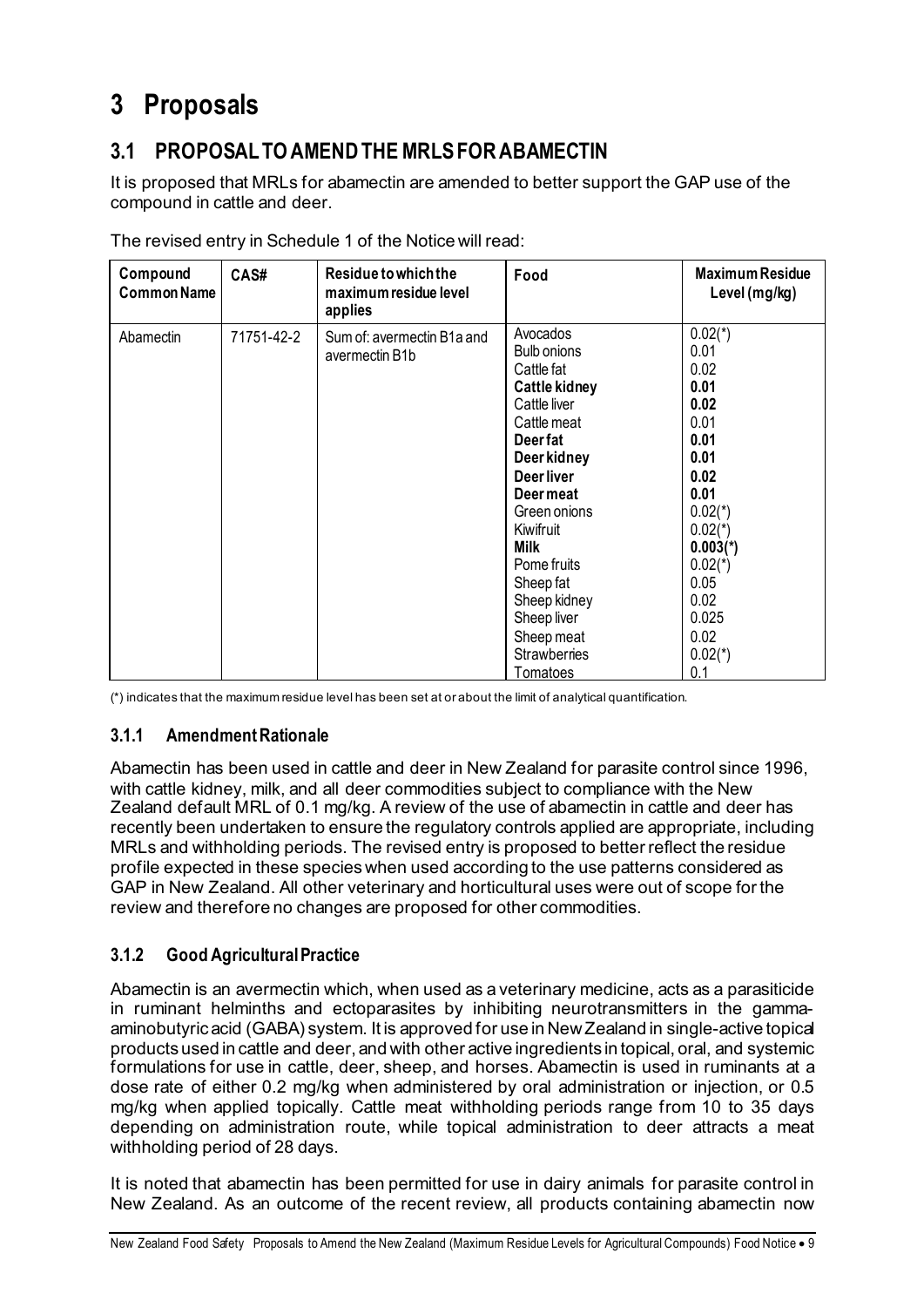attract a 35 day milk withholding period for all administration routes, limiting the compound's use to only those animals outside of the lactation period. Setting the MRL to approximate the limit of quantification will act to further mitigate the potential for abamectin milk residues.

### **3.1.3 Residue Information**

The residue data for the use of abamectin in cattle and deer are sufficient to conclude that, when used according to established GAP in these species and observing the applicable withholding periods, residues of abamectin according to the residue definition are expected to remain below 0.02 mg/kg in cattle and deer liver, 0.01 mg/kg in cattle kidney, deer kidney, deer fat, and dear meat, and 0.003 mg/kg in cattle milk. The current residue definition of 'Sum of: avermectin B1a and avermectin B1b' remains appropriate to for animal commodities for both GAP compliance and dietary intake assessment.

### **3.1.4 Dietary Risk Assessment**

The HBGVof 0.002 mg/kg bw/d was considered appropriate for use in the assessment.

Based on the residue profile expected in food from animals treated with or exposed to abamectin when used according to GAP, the NEDI is estimated to total less than 9% of the **HBGV** 

New Zealand Food Safety has therefore determined that the use of abamectin in cattle and deer in accordance with the GAP specified above and complying with the revised MRLs, is unlikely to pose any health risks from authorised use.

| <b>Authority</b> | Food                                    | <b>Maximum Residue Level</b><br>(mg/kg) |
|------------------|-----------------------------------------|-----------------------------------------|
|                  | Cattle liver                            | 0.1                                     |
| Codex            | Cattle fat                              | 0.1                                     |
|                  | Cattle kidney                           | 0.05                                    |
|                  | Cattle fat                              | 0.1                                     |
| Australia        | Cattle meat                             | 0.005                                   |
|                  | Cattle milk                             | 0.02                                    |
|                  | Cattle, edible offal of                 | 0.1                                     |
|                  | Fat of cattle                           | 0.1                                     |
| Canada           | Kidney of cattle                        | 0.05                                    |
|                  | Liver of cattle                         | 0.05                                    |
|                  | Muscle of cattle                        | 0.01                                    |
|                  | Bovine fat                              | 0.01                                    |
| European Union   | <b>Bovine liver</b>                     | 0.02                                    |
|                  | Cattle muscle                           | 0.02                                    |
|                  | Other terrestrial mammals, muscle       | 0.01                                    |
|                  | Cattle fat                              | 0.1                                     |
|                  | Other terrestrial mammals, fat          | 0.1                                     |
|                  | Cattle liver                            | 0.1                                     |
| Japan            | Other terrestrial mammals, liver        | 0.05                                    |
|                  | Cattle kidney                           | 0.06                                    |
|                  | Other terrestrial mammals, kidney       | 0.01                                    |
|                  | Cattle edible offal                     | 0.06                                    |
|                  | Other terrestrial mammals, edible offal | 0.01                                    |
|                  | <b>Milk</b>                             | 0.02                                    |

#### **3.1.5 Relevant International MRLs**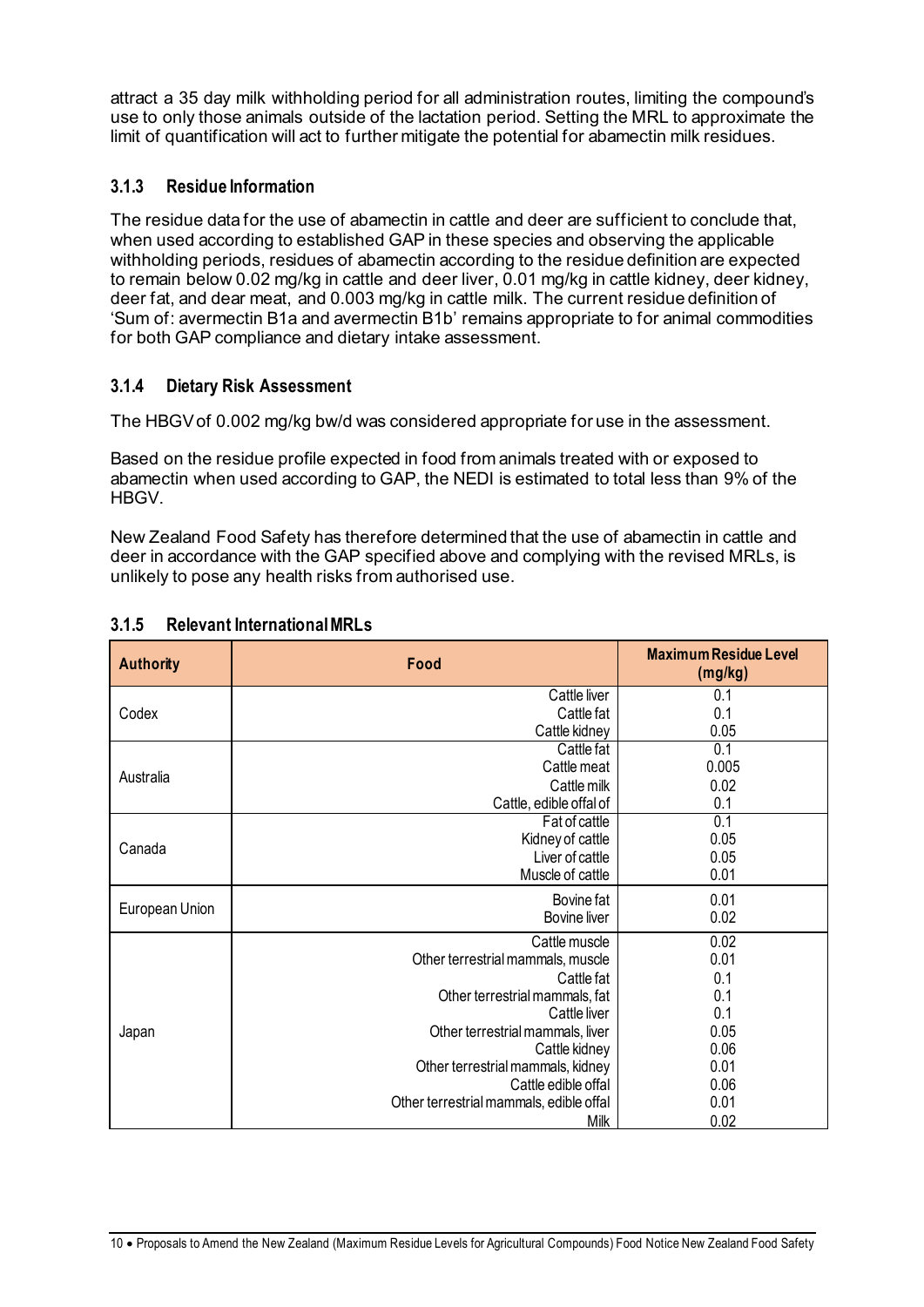### **3.2 PROPOSAL TO SET MRLS FOR ALTRENOGEST**

It is proposed that MRLs are set for altrenogest to support the GAP use of the compound as a veterinary medicine in horses.

There is currently no entry for altrenogest in the Notice and therefore the default MRL applies. The new entry in Schedule 1 of the Notice will read:

| Compound<br><b>Common Name</b> | CAS#     | Residue to which the<br>maximum residue level<br>applies | Food                                   | <b>Maximum Residue</b><br>Level (mg/kg) |
|--------------------------------|----------|----------------------------------------------------------|----------------------------------------|-----------------------------------------|
| Altrenogest                    | 850-52-2 | Altrenogest                                              | Horse fat<br>Horse meat<br>Horse offal | 0.004<br>$0.001(*)$<br>0.004            |

(\*) indicates that the maximum residue level has been set at or about the limit of analytical quantification.

### **3.2.1 Amendment Rationale**

Altrenogest has been used in New Zealand as a veterinary medicine since the 1980s as a zootechnical agent to manage reproduction in horses. Because horses are a food-producing species, food commodities derived from treated animals have been subject to compliance with the New Zealand default MRL of 0.1 mg/kg. The new MRLs are being proposed to better support the use of altrenogest in horses in accordance with the dose rates and use patterns considered as GAP in New Zealand.

### **3.2.2 Good Agricultural Practice**

Altrenogest is a synthetic steroidal progestomimetic compound used exclusively in New Zealand to manage oestrus and pregnancy in breeding mares. There are two forms of altrenogest available for use: oral formulations administered at 0.044 mg/kg/day for 10 to 15 days, and long-acting injectable formulations administered at 0.3 mg/kg every 5-7 days or 0.45 mg/kg every 10 days. Use of oral altrenogest attracts a withholding period of 28 days, while animals treated with injectable altrenogest attract a requirement that treated animals are not to be used to produce food for human consumption.

Altrenogest is not approved for use in any other species or for any other purposes in New Zealand.

### **3.2.3 Residue Information**

The residue data for the use of oral altrenogest are sufficient to establish MRLs for the use patterns and withholding period considered GAP in New Zealand. When used according to GAP, and complying with the applicable withholding period, altrenogest residues will remain less than 0.001 mg/kg in meat and 0.004 mg/kg in all other tissues. A residue definition of 'altrenogest' has been determined to be appropriate to manage New Zealand GAP compliance and dietary intake in accordance with the residue definitions established by overseas authorities.

### **3.2.4 Dietary Risk Assessment**

The HBGV of 0.001 µg/kg bw/d, and the stated dietary intake residue definition, are considered appropriate for use in the dietary intake assessment. Based on the residue profile expected in food from horses treated with altrenogest, the NEDI is estimated to total less than 2% of the HBGV.

MPI has therefore determined that the use of altrenogest according to the GAP specified above is unlikely to pose any health risks from authorised use.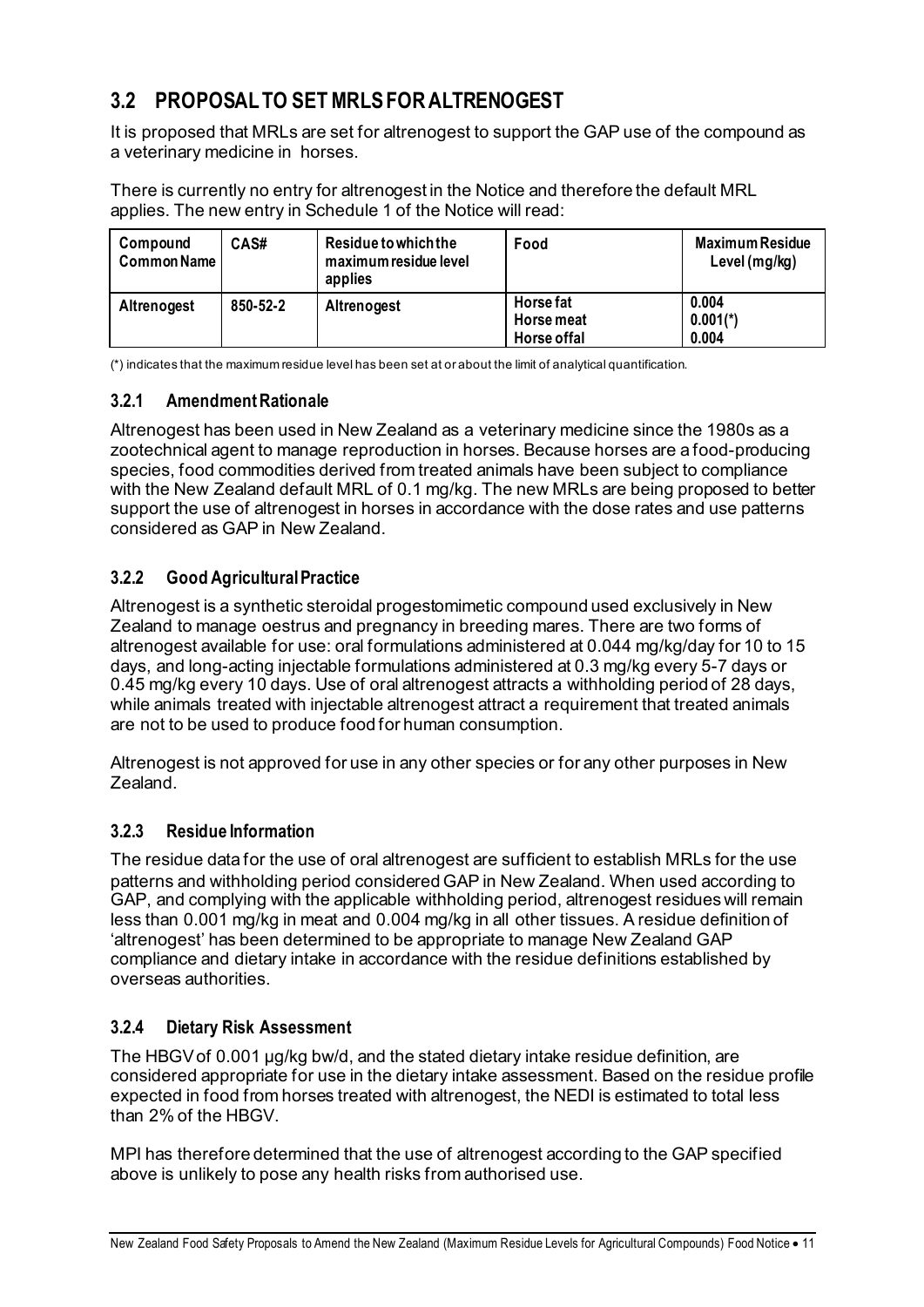### **3.2.5 Relevant International MRLs**

| <b>Authority</b> | Food                                    | <b>Maximum Residue</b><br>Level (mg/kg) |
|------------------|-----------------------------------------|-----------------------------------------|
| European Union   | Equine fat                              | 0.004                                   |
|                  | Equine liver                            | 0.004                                   |
| Japan            | Other terrestrial mammals, muscle       |                                         |
|                  | Other terrestrial mammals, fat          |                                         |
|                  | Other terrestrial mammals, liver        | 0.004                                   |
|                  | Other terrestrial mammals, kidney       | 0.004                                   |
|                  | Other terrestrial mammals, edible offal | 0.004                                   |

### **3.3 PROPOSAL TO DELETE THE NOTICE ENTRY FOR AZOCYCLOTIN**

It is proposed that the following entry is deleted from Schedule 1 of the Notice:

| Compound<br><b>Common Name</b> | CAS#       | Residue to which the<br>maximum residue level<br>applies        | Food          | <b>Maximum Residue</b><br>Level (mg/kg) |
|--------------------------------|------------|-----------------------------------------------------------------|---------------|-----------------------------------------|
| <b>Azocyclotin</b>             | 41083-11-8 | Sum of: azocyclotin and<br>cyhexatin<br>Expressed as: cyhavatin | <b>Eruits</b> |                                         |

### **3.3.1 Amendment Rationale**

The deletion is being proposed because the compound is no longer used as an agricultural compound in New Zealand (the last registered agricultural compound containing azocyclotin was de-registered in 2008). Azocyclotin MRLs are therefore no longer required to manage the GAP use of the compound in New Zealand.

### **3.4 PROPOSAL TO SET MRLS FOR ISOFETAMID**

It is proposed that MRLs are set for isofetamid to support the GAP use of the compound on grapes.

There is currently no entry for isofetamid in the Notice. The new entry in Schedule 1 of the Notice will read:

| Compound<br><b>Common Name</b> | CAS#        | Residue to which the maximum<br>residue limit applies                                                                                                                                                                             | Food                                                                     | <b>Maximum Residue</b><br>Level (mg/kg)                 |
|--------------------------------|-------------|-----------------------------------------------------------------------------------------------------------------------------------------------------------------------------------------------------------------------------------|--------------------------------------------------------------------------|---------------------------------------------------------|
| <b>Isofetamid</b>              | 875915-78-9 | Plant commodities: Isofetamid<br>Animal commodities: Sum of<br>isofetamid and 2-[3-methyl-4-<br>$[2-methyl-2-(3-$<br>methylthiophene-2-<br>carboxamido)<br>propanoyl]phenoxy]propanoic<br>acid (PPA), expressed as<br>isofetamid. | <b>Grapes</b><br><b>Mammalian meat</b><br><b>Mammalian offal</b><br>Milk | 0.08<br>$0.01(*)$<br>$0.01(*)$<br>$0.01$ <sup>*</sup> ) |

(\*) indicates that the maximum residue level has been set at or about the limit of analytical quantification.

### **3.4.1 Amendment Rationale**

The MRLs are being proposed to support the use of the novel compound isofetamid in grapes. The proposed MRL for grapes will manage the use of the compound in accordance

<sup>12</sup> • Proposals to Amend the New Zealand (Maximum Residue Levels for Agricultural Compounds) Food Notice New Zealand Food Safety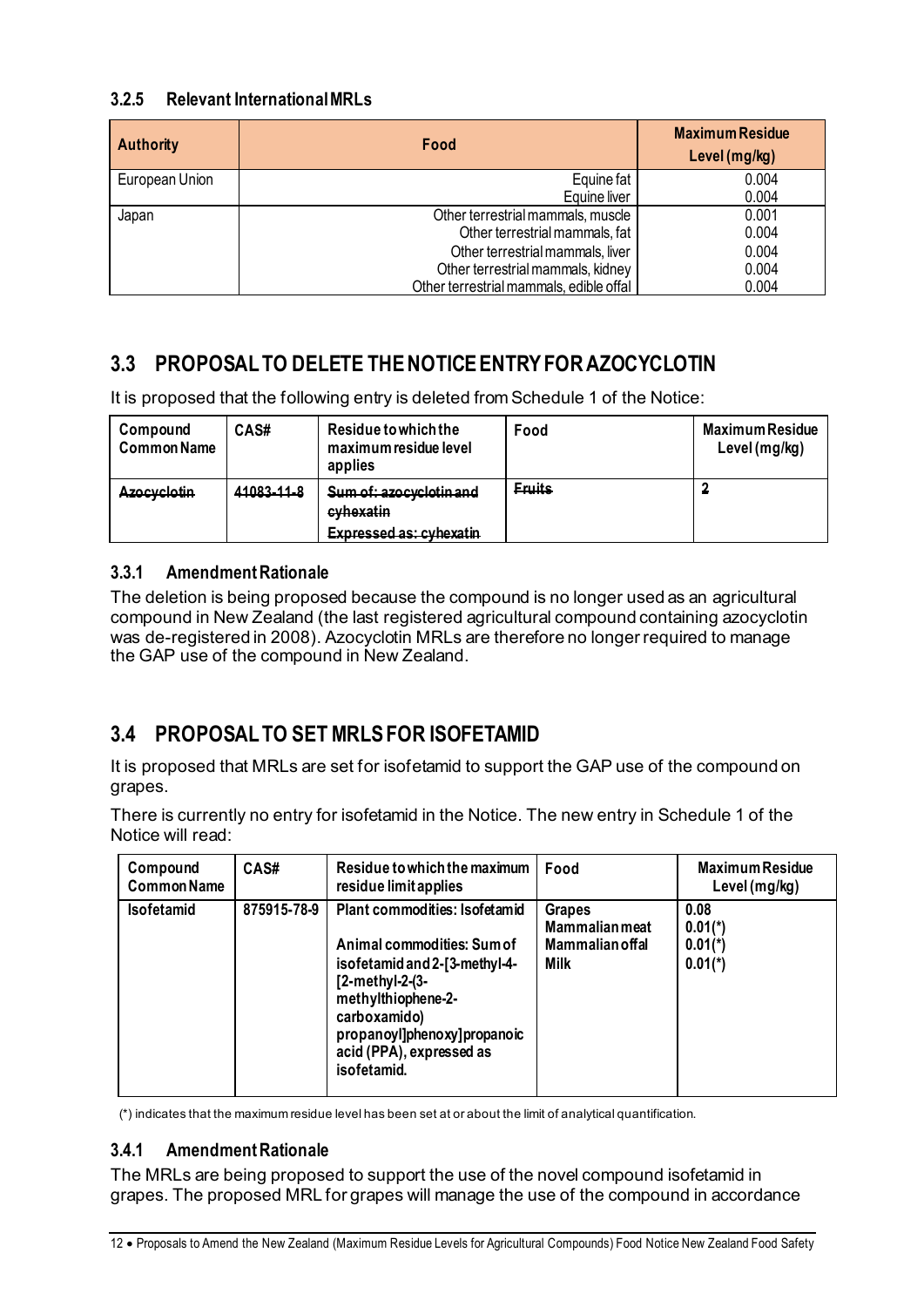with the use pattern and withholding period that are proposed as GAP in New Zealand. MRLs have been proposed for animal tissues to manage the practices of using sheep for leaf plucking in vineyards, and post-harvest grazing in vineyards.

### **3.4.2 Good Agricultural Practice**

Isofetamid is a succinate dehydrogenase inhibitor (SDHI) fungicide which acts by inhibiting mitochondrial respiration in the *Ascomycetes* and *Deuteromycetes* fungal groups. The proposed use for isofetamid to control Botrytis and as a protectant against powdery mildew in grapes is for up to two applications at a rate of 37.5 gai/100L water, with a minimum 10 day interval, before bunch closure. The Withholding Period that applied is 'Do NOT apply after pre-bunch closure'. For the practice of using sheep for leaf plucking in vineyards, the applicable slaughter interval is 'Where vineyard leaf plucking is carried out, a 2-month clean feed interval before slaughter or collection of milk for human consumption must be observed after stock have been removed from the vineyard'. When stock are grazed post-harvest in vineyards, the label states that no clean feed slaughter or milking interval applies.

### **3.4.3 Residue Information**

The residue data for the use of isofetamid are sufficient to conclude that, when applied according to the proposed GAP use pattern, residues of isofetamid should not exceed 0.08 mg/kg in grapes at harvest. The residue definition of 'isofetamid' (parent) is appropriate for plant commodities for GAP compliance and dietary intake assessment.

Animal metabolism and feeding study data characterising residues in animal commodities following exposure to isofetamid were assessed and were sufficient to conclude that use of the compound on grapes and subsequent vineyard grazing and leaf plucking practices will not result in residues above 0.01 mg/kg in animal commodities. The proposed residue definitions applicable in New Zealand for animal commodities align with those established by Codex: *'Sum of isofetamid and 2-[3-methyl-4-[2-methyl-2-(3-methylthiophene-2 carboxamido) propanoyl]phenoxy]propanoic acid (PPA), expressed as isofetamid'* for both GAP compliance and dietary intake.

### **3.4.4 Dietary Risk Assessment**

The HBGV of 0.035 mg/kg bw/day was considered appropriate for use in the assessment. Based on the residue profile expected in food from crops treated with isofetamid the NEDI is estimated to total less than 0.2% of the HBGV for the average New Zealand adult.

New Zealand Food Safety has therefore determined that the use of isofetamid according to the GAP specified above is unlikely to pose any health risks from authorised use.

| <b>Authority</b> | Food                                          | <b>Maximum Residue Level</b><br>(mg/kg) |
|------------------|-----------------------------------------------|-----------------------------------------|
|                  | Edible offal (mammalian)                      | 0.07                                    |
|                  | Mammalian fats (except milk fats)             | 0.02                                    |
| Codex            | Meat (from mammals other than marine mammals) | 0.02                                    |
|                  | Milks                                         | 0.01                                    |
|                  | Small fruit vine climbing                     | 3                                       |
|                  | Edible offal (mammalian)                      | 0.02                                    |
| Australia        | Meat (mammalian) [in the fat]                 | 0.02                                    |
|                  | Milks                                         | 0.02                                    |
|                  | Milk fats                                     | 0.02                                    |
|                  | Fat of cattle, goats, and sheep               | 0.01                                    |
| Canada           | Meat byproducts of cattle, goats and sheep    | 0.01                                    |
|                  | Meat of cattle, goats and sheep               | 0.01                                    |
|                  | Milk                                          | 0.01                                    |

#### **3.4.5 Relevant International MRLs**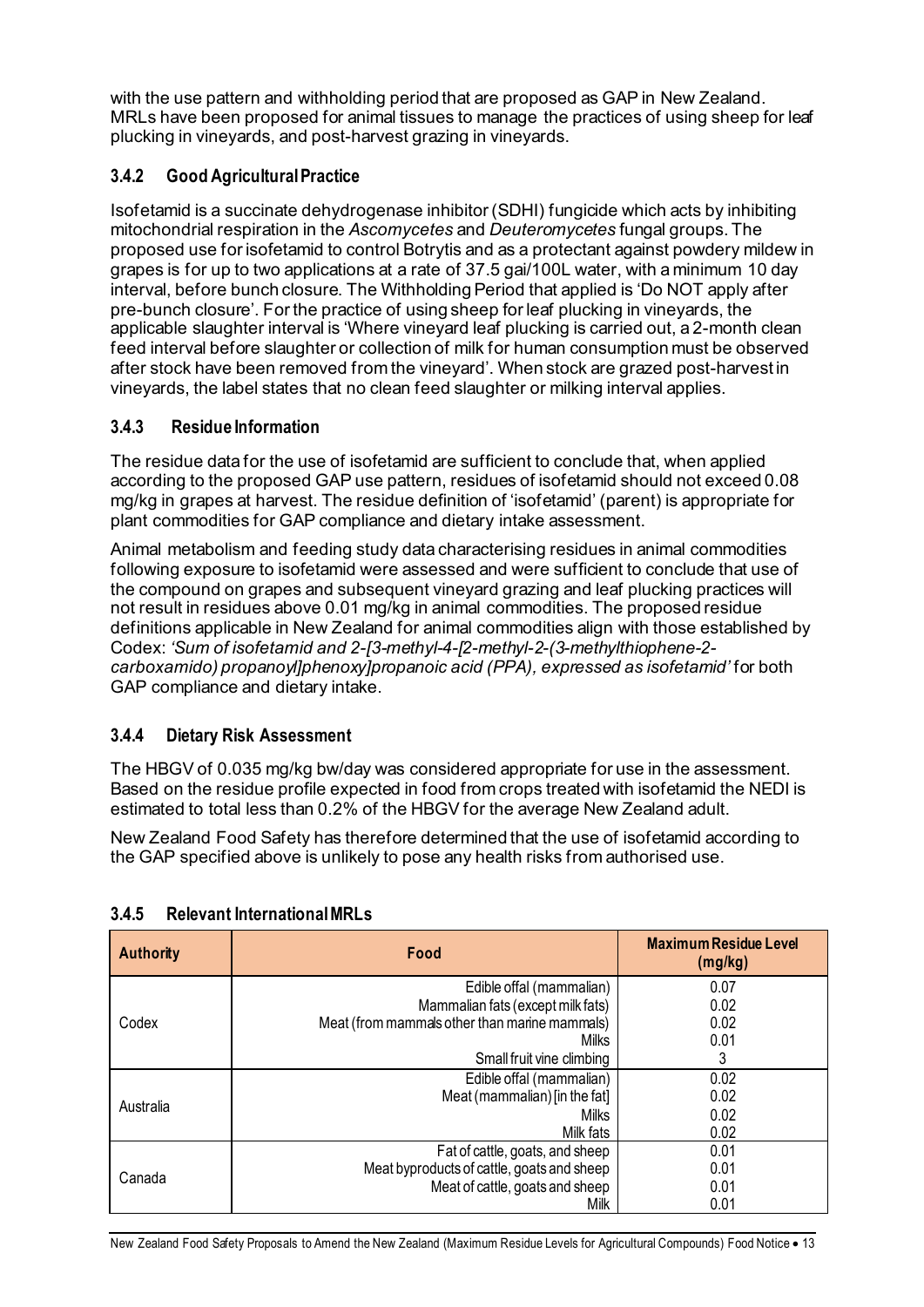| <b>Authority</b> | Food                                                    | <b>Maximum Residue Level</b><br>(mg/kg) |
|------------------|---------------------------------------------------------|-----------------------------------------|
| European Union   | All bovine, sheep, and goat commodities, including milk | 0.01                                    |
| Japan            | All animal commodities, including milk                  | 0.01                                    |

### **3.5 PROPOSAL TO DELETE THE NOTICE ENTRY FOR KANAMYCIN**

It is proposed that the following entry is deleted from Schedule 1 of the Notice:

| Compound<br><b>Common Name</b> | CAS#          | Residue to which the<br>maximum residue level<br>applies | Food        | Maximum Residue<br>Level (mg/kg) |
|--------------------------------|---------------|----------------------------------------------------------|-------------|----------------------------------|
| Kanamycin                      | $59 - 01 - 8$ | Kanamyrin A<br><del>nanamyon <i>n</i></del>              | <b>Milk</b> | <del>0.15</del>                  |

### **3.5.1 Amendment Rationale**

The deletion is being proposed because the compound is no longer used as an agricultural compound in New Zealand (the last registered agricultural compound containing kanamycin was de-registered in 2006). Kanamycin MRLs are therefore no longer required to manage GAP use of the compound in New Zealand.

### **3.6 PROPOSAL TO AMENDTHE MRLS FOR MALDISON (MALATHION)**

It is proposed that MRLs for maldison (malathion) are amended to align the crop grouping for 'Fruiting vegetables' with the new Codex food classification.

| Compound<br><b>Common Name</b> | CAS#           | Residue to which the<br>maximum residue<br>limit applies | Food                                                                                                                                                                                                                                                                                                                                                                               | <b>Maximum</b><br><b>Residue Level</b><br>(mg/kg)                                      |
|--------------------------------|----------------|----------------------------------------------------------|------------------------------------------------------------------------------------------------------------------------------------------------------------------------------------------------------------------------------------------------------------------------------------------------------------------------------------------------------------------------------------|----------------------------------------------------------------------------------------|
| Maldison<br>(malathion)        | $121 - 75 - 5$ | Maldison                                                 | Asparagus<br>Avocados<br>Broccoli<br><b>Brussels sprouts</b><br>Bulb vegetables<br>Cabbages<br>Cattle fat<br>Cauliflowers<br>Celery<br>Cereal grains<br>Citrus fruits<br>Cucumbers<br>Eggs<br>Fruiting vegetables (except<br>cucumbers, melons,<br>mushrooms, sweet peppers,<br>sweetcorn, and tomatoes)<br>Grapes<br>Horse fat<br>Leafy vegetables<br>Legume vegetables<br>Melons | $\overline{c}$<br>8<br>8<br>5<br>5<br>5<br>5<br>8<br>5<br>0.2<br>8<br>5<br>5<br>3<br>2 |

The revised entry in Schedule 1 of the Notice will read: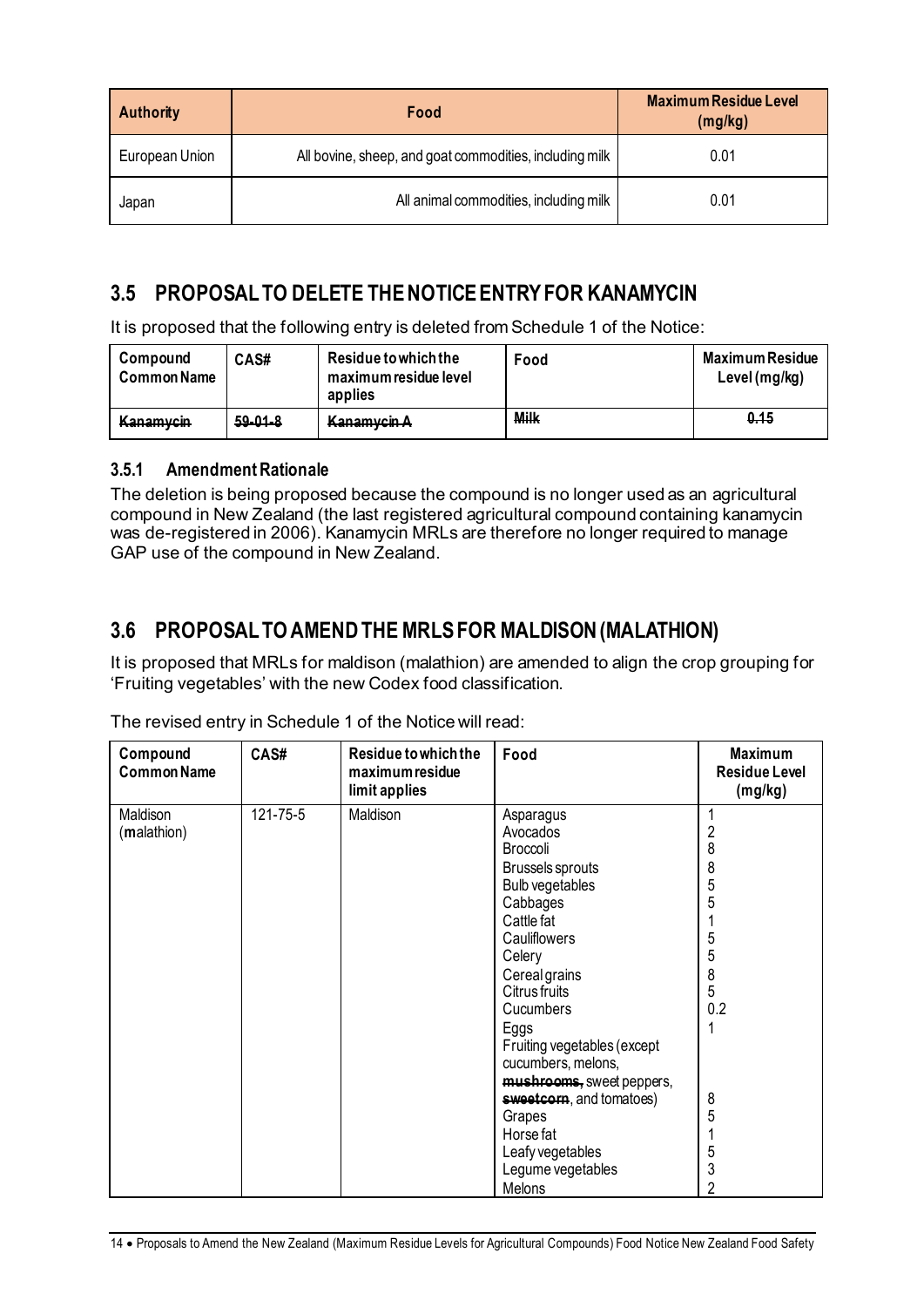| Compound<br><b>Common Name</b> | CAS# | Residue to which the<br>maximum residue<br>limit applies | Food                              | <b>Maximum</b><br><b>Residue Level</b><br>(mg/kg) |
|--------------------------------|------|----------------------------------------------------------|-----------------------------------|---------------------------------------------------|
|                                |      |                                                          | Mushrooms                         |                                                   |
|                                |      |                                                          | Peppers (sweet)                   |                                                   |
|                                |      |                                                          | Pig fat                           |                                                   |
|                                |      |                                                          | Pome fruits                       | 0.5                                               |
|                                |      |                                                          | Root vegetables                   |                                                   |
|                                |      |                                                          | Stone fruits                      | 5                                                 |
|                                |      |                                                          | Sweetcorn                         |                                                   |
|                                |      |                                                          | Tomatoes                          | 5                                                 |
|                                |      |                                                          | Tuber vegetables                  |                                                   |
|                                |      |                                                          | Meat, fat or offal from any other |                                                   |
|                                |      |                                                          | animal                            | 0.5                                               |
|                                |      |                                                          | Milk                              | 0.5                                               |

### **3.6.1 Amendment Rationale**

The amendment is proposed to clarify existing MRLs and align with Codex crop groupings. As sweetcorn and mushrooms are no longer included in the Codex crop grouping for 'Fruiting vegetables', it is proposed that they are removed from the description as they no longer need to be specifically stated as exceptions from the 'Fruiting vegetables' crop group. Separate MRLs of 1 mg/kg for the approved uses for sweetcorn and mushrooms are currently listed in the table. The proposed wording change will not alter the MRL which applies for any of the foods listed.

### **3.6.2 Good Agricultural Practice**

Maldison (known elsewhere in the world as malathion, the approved ISO common name) is a broad spectrum, non-systemic organophosphorous insecticide with activity against a wide range of insect pests of agricultural crops and animals. Maldison has been used in New Zealand since 1979. There are currently four registered products containing the active ingredient maldison in New Zealand, with uses for control of black field crickets in pasture; control of a wide range of insects in fruit crops, field crops, and vegetables; and control of grain storage pests in stored grain and silos. The current GAP remains unchanged.

| <b>Authority</b> | Food                                                             | <b>Maximum Residue Level</b><br>(mg/kg) |
|------------------|------------------------------------------------------------------|-----------------------------------------|
|                  | Cucumber                                                         | 0.2                                     |
| Codex            | Peppers                                                          | 0.1                                     |
|                  | Sweet corn (corn-on-the-cob)                                     | 0.02                                    |
|                  | Tomato                                                           | 0.5                                     |
| Australia        | Cucumber                                                         |                                         |
|                  | Fruiting vegetables, cucurbits {except cucumber}                 |                                         |
|                  | Fruiting vegetables, other than cucurbits {except Peppers, sweet |                                         |
|                  | [capsicum]}                                                      | 3                                       |
|                  | Peppers, sweet [capsicum]                                        | T5                                      |

#### **3.6.3 Relevant International MRLs**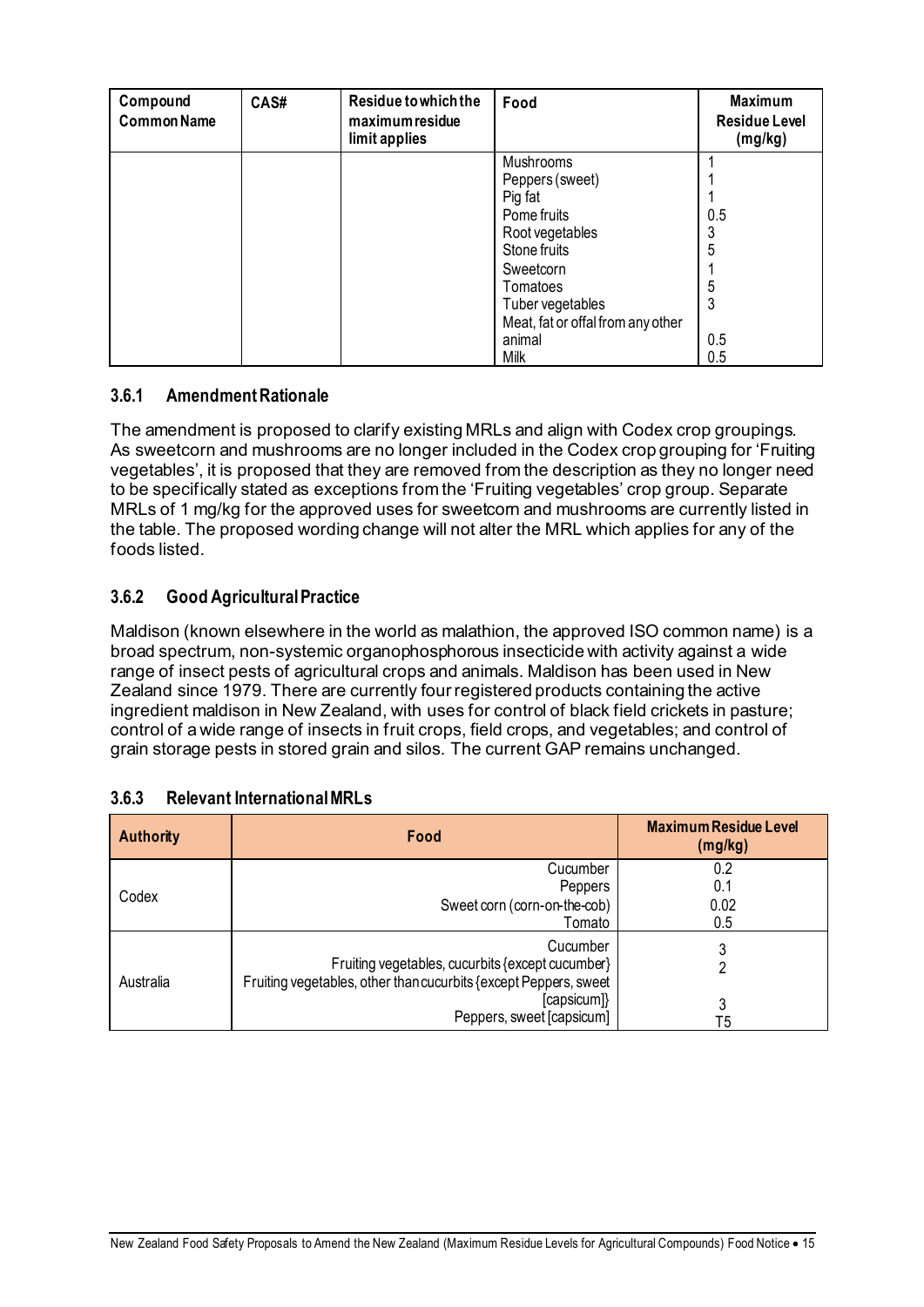### **3.7 PROPOSAL TO AMEND THE MRLS FOR NITROXYNIL**

It is proposed that MRLs for nitroxynil are amended to better support the GAP use of the compound in cattle.

| Compound<br>Common Name | CAS#      | Residue to which the<br>maximum residue level<br>applies | Food                                                                             | <b>Maximum Residue</b><br>Level (mg/kg) |
|-------------------------|-----------|----------------------------------------------------------|----------------------------------------------------------------------------------|-----------------------------------------|
| Nitroxynil              | 1689-89-0 | Nitroxynil                                               | Cattle fat<br>Cattle kidney<br>Cattle liver<br>Cattle meat<br><b>Cattle milk</b> | 0.2<br>0.4<br>0.02<br>0.4<br>$0.02(*)$  |

The revised entry in Schedule 1 of the Notice will read:

(\*) indicates that the maximum residue level has been set at or about the limit of analytical quantification.

### **3.7.1 Amendment Rationale**

Nitroxynil has been approved for use in cattle in New Zealand for parasite control since 2009, with cattle fat, kidney, liver, and meat commodities attracting set withholding periods. The compound is however not permitted for use in lactating cattle, so a milk MRL was not previously set. The revised entry is proposed to better reflect the GAP use of nitroxynil in cattle, with the setting of the milk MRL at the limit of analytical quantification to indicate the exclusion of use in dairy cattle.

### **3.7.2 Good Agricultural Practice**

Nitroxynil is a halogenated phenol fasciolicide which acts by uncoupling oxidative phosphorylation in the target parasite. It is used in veterinary medicine as a treatment for *Fasciola hepatica* in cattle at a dose rate of 10.2 mg/kg, in combination with ivermectin and clorsulon. Use of this combination attracts a meat withholding period of 56 days, with a restriction that the product must not be used in lactating cows or pregnant cattle that may in the future produce milk for human consumption.

### **3.7.3 Residue Information**

Because the compound is not permitted for use in dairy cattle, the proposed MRL will be set to ensure a lack of residues in milk rather than a level conforming to GAP use. As such, it was not necessary to evaluate milk residue data for nitroxynil.

### **3.7.4 Dietary Risk Assessment**

The HBGVof 0.005 mg/kg bw/d was considered appropriate for use in the assessment. Based on the residue profile expected in food from animals treated with nitroxynil when used according to GAP, the NEDI is estimated to total less than 17% of the HBGV.

New Zealand Food Safety has therefore determined that the use of nitroxynil in cattle according to the GAP specified above and complying with the revised MRLs, is unlikely to pose any health risks from authorised use.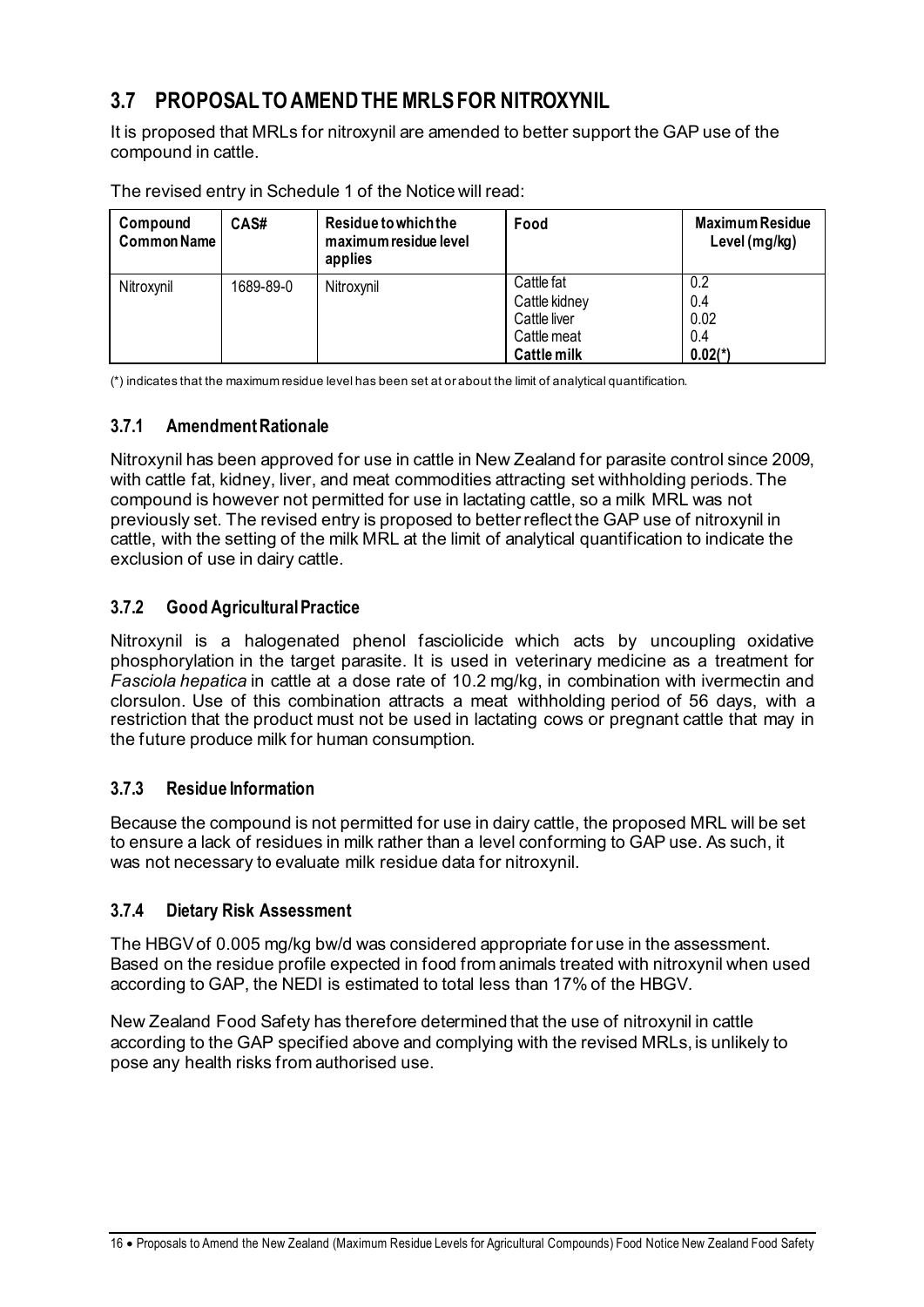### **3.7.5 Relevant International MRLs**

| <b>Authority</b> | Food                | <b>Maximum Residue Level</b><br>(mg/kg) |
|------------------|---------------------|-----------------------------------------|
| Australia        | Cattle meat         |                                         |
|                  | Cattle edible offal |                                         |
|                  | Bovine muscle       | 0.4                                     |
| European Union   | Bovine fat          | 0.2                                     |
|                  | Bovine liver        | 0.02                                    |
|                  | Bovine kidney       | 0.4                                     |
|                  | Milk                | 0.02                                    |
|                  | Cattle muscle       | 0.5                                     |
| Japan            | Cattle fat          | 0.6                                     |
|                  | Cattle liver        | 0.5                                     |
|                  | Cattle kidney       | 0.5                                     |
|                  | Cattle edible offal | 0.5                                     |

### **3.8 PROPOSAL TO SET MRLSFOR OLEANDOMYCIN**

It is proposed that MRLs are set for oleandomycin to support the GAP use of the compound in cattle.

There is currently no entry for oleandomycin in the Notice. The new entry in Schedule 1 of the Notice will read:

| Compound<br><b>Common Name</b> | CAS#      | Residue to which the maximum<br>residue limit applies | Food                                                     | <b>Maximum Residue</b><br>Level $(mg/kg)$ |
|--------------------------------|-----------|-------------------------------------------------------|----------------------------------------------------------|-------------------------------------------|
| Oleandomycin                   | 3922-90-5 | Oleandomycin                                          | <b>Cattle meat</b><br>Cattle offal<br><b>Cattle milk</b> | 0.1<br>0.1<br>$0.05(*)$                   |

(\*) indicates that the maximum residue level has been set at or about the limit of analytical quantification.

### **3.8.1 Amendment Rationale**

Oleandomycin has been registered for use in New Zealand cattle since the late 1960s and has been subject to compliance with the New Zealand default MRL of 0.1 mg/kg. While the GAP use of the compound has not changed over time, the new MRLs are being proposed to better support the use of the compound in cattle to provide better visibility of the expected residue levels with that GAP use and observing the applicable withholding periods.

### **3.8.2 Good Agricultural Practice**

Oleandomycin is a macrolide antibiotic which works by binding the 50s subunit of bacterial ribosomes to inhibit protein synthesis. It is used in New Zealand in dairy cattle in the management of acute and chronic mastitis requiring intervention with a macrolide antibiotic at an intramammary dose rate of 100mg per infected quarter once daily for three days.

As a macrolide, oleandomycin is classed as a critically important antibiotic. GAP use of a critically important antibiotic is to reserve the use of the compound for conditions that respond poorly to other classes of antibiotic following culture and sensitivity testing with use limited to only the minimum period needed to meet the clinical objective.

### **3.8.3 Residue Information**

The residue data for the use of oleandomycin are sufficient to conclude that, when used in dairy cattle according to the established GAP and observing the applicable withholding periods, residues of oleandomycin should not exceed 0.1 mg/kg in meat and offal and below the limit of quantification (0.05 mg/kg) in milk. The residue definition of 'oleandomycin' is considered appropriate for both GAP compliance and dietary intake assessment.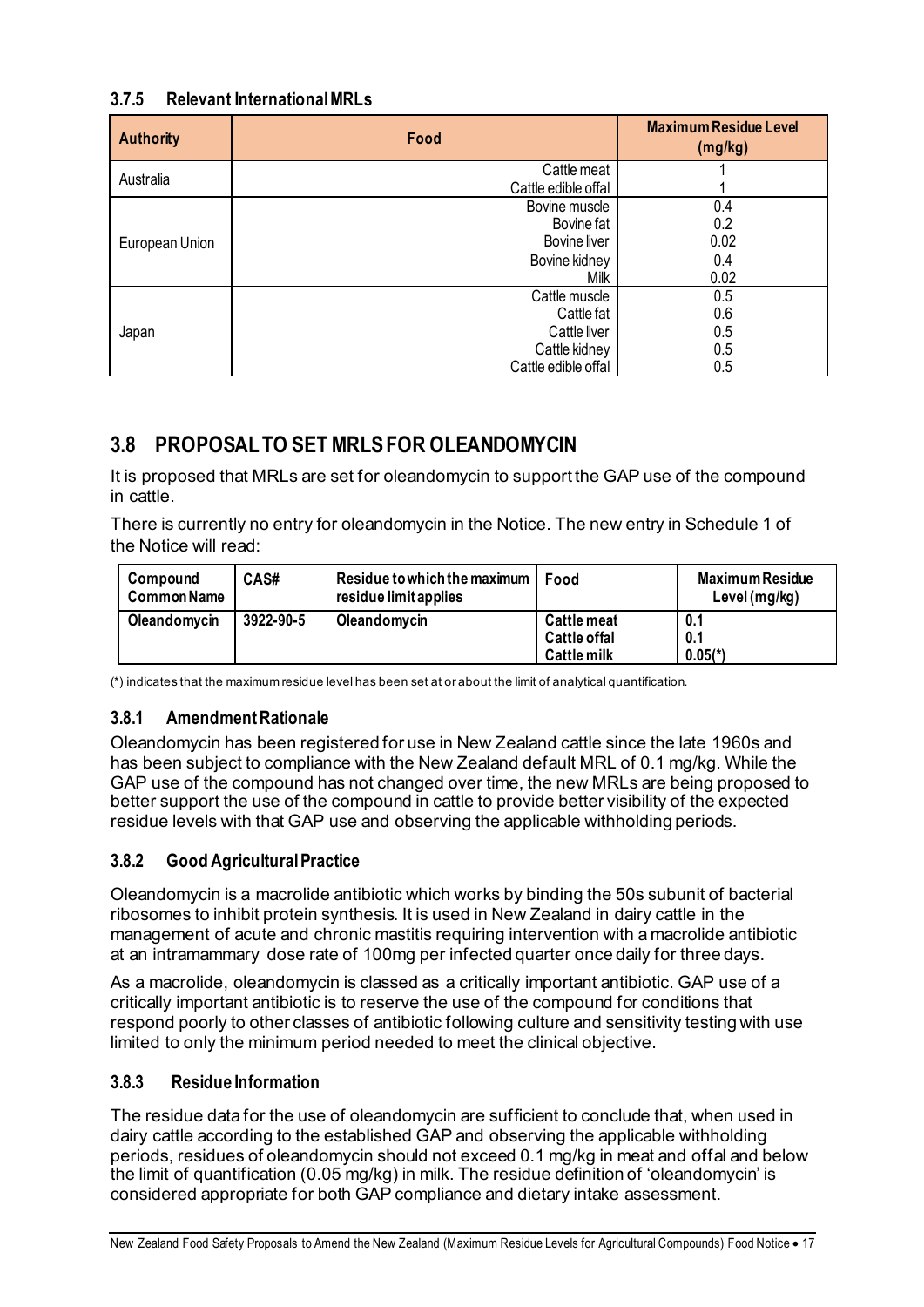### **3.8.4 Dietary Risk Assessment**

The HBGV of 0.0075 mg/kg bw/day was considered appropriate for use in the assessment. Based on the residue profile expected in food from cattle treated with oleandomycin, the NEDI is estimated to total less than 6% of the HBGV for the average New Zealand adult.

New Zealand Food Safety has therefore determined that the use of oleandomycin according to the GAP specified above is unlikely to pose any health risks from authorised use.

### **3.8.5 Relevant International MRLs**

| <b>Authority</b> | Food                                         | <b>Maximum Residue Level</b><br>(mg/kg) |
|------------------|----------------------------------------------|-----------------------------------------|
| Australia        | Edible offal (mammalian)<br>Meat (mammalian) |                                         |

### **3.9 PROPOSAL TO AMENDTHE MRLS FOR SULFOXAFLOR**

It is proposed that MRLs for sulfoxaflor are amended to align the crop grouping for 'Fruiting vegetables' with the new Codex food classification.

| Compound<br><b>Common Name</b> | CAS#        | Residue to which the<br>maximum residue<br>limit applies | Food                                                                                                                                                                                                                                                                                                                                                                                                          | <b>Maximum</b><br>Residue Level<br>(mg/kg)                                                                 |
|--------------------------------|-------------|----------------------------------------------------------|---------------------------------------------------------------------------------------------------------------------------------------------------------------------------------------------------------------------------------------------------------------------------------------------------------------------------------------------------------------------------------------------------------------|------------------------------------------------------------------------------------------------------------|
| Sulfoxaflor                    | 946578-00-3 | Sulfoxaflor                                              | Barley grain<br>Cauliflower<br>Cucurbits (except pumpkins and<br>winter squash)<br>Head lettuce<br>Fruiting vegetables, (except<br>other than cucurbits<br>sweetcorn and mushrooms)<br>Leafy vegetables (except head<br>lettuce)<br>Mammalian fat<br>Mammalian kidney<br>Mammalian liver<br>Mammalian meat<br>Milk<br>Root and tuber vegetables<br>Vegetable brassicas (except<br>cauliflower)<br>Wheat grain | $0.01(*)$<br>0.1<br>0.5<br>1.0<br>1.0<br>5<br>0.04<br>0.1<br>0.2<br>0.07<br>0.03<br>0.05<br>3<br>$0.01(*)$ |

The revised entry in Schedule 1 of the Notice will read:

(\*) indicates that the maximum residue level has been set at or about the limit of analytical quantification.

#### **3.9.1 Amendment Rationale**

The amendment is proposed to clarify existing MRLs and align with Codex crop groupings. As sweetcorn and mushrooms are no longer included in the Codex crop grouping for 'Fruiting vegetables', it is proposed that they are removed from the description. Separate MRLs are not required as there are no approved uses for either sweetcorn or mushrooms. Instead, it is proposed that cucurbits are specifically excluded from the 'Fruiting vegetables' grouping, as there is an existing MRL for the 'Cucurbits' subgroup. The proposed wording change will not alter the MRL which applies for any of the foods listed.

18 • Proposals to Amend the New Zealand (Maximum Residue Levels for Agricultural Compounds) Food Notice New Zealand Food Safety